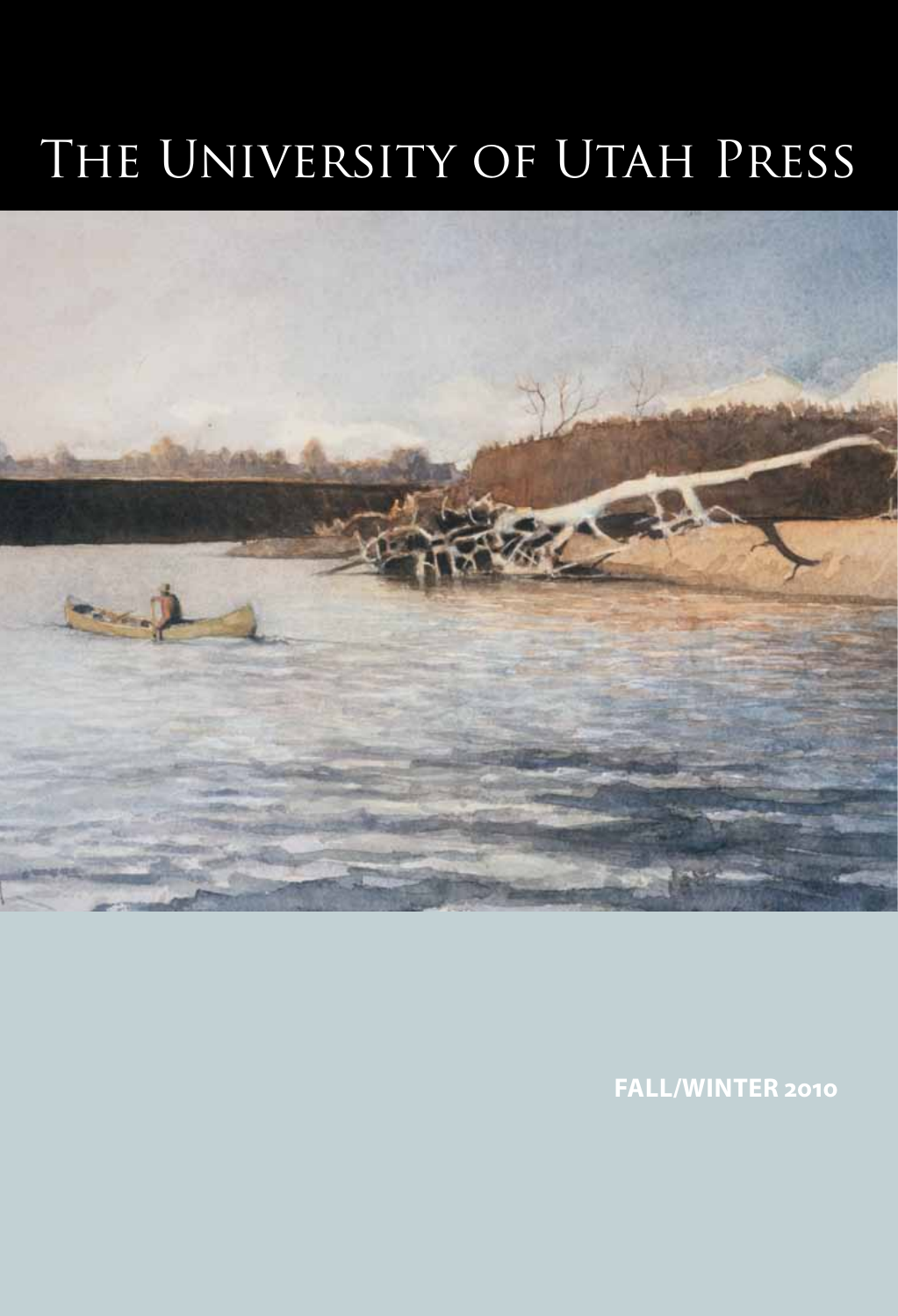# **Contents**

## **New Books**

| Anthropology/Archaeology 8, 10-13 |
|-----------------------------------|
|                                   |
| Middle East/Islamic Studies 16    |
|                                   |
| Nature Writing/Literature 1-3     |
|                                   |
|                                   |

## **Publishing Partners**

| BYU Museum of Peoples/Cultures 9 |  |
|----------------------------------|--|
|                                  |  |

**On the Cover:** Thomas Aquinas Daly *The Bend to Bluestone*, watercolor. Reprinted courtesy the artist.

## **4 THE UNIVERSITY OF UTAH PRESS**

#### **[University of Utah Press](http://www.uofupress.com)**

J. Willard Marriott Library, Suite 5400 295 South 1500 East Salt Lake City, Utah 84112-0860

### **Our Mission**

The University of Utah Press is an agency of the University of Utah. In accordance with the mission of the University, the Press publishes and disseminates scholarly books in selected fields and other printed and recorded materials of significance to Utah, the region, the country, and the world.



The University of Utah Press is a member of the Association of American University Presses.

**www.UofUpress.com**

## **New and Notable**

## **[Opening Zion](http://content.lib.utah.edu/cdm4/item_viewer.php?CISOROOT=/upcat&CISOPTR=1593&CISOBOX=1&REC=2)**

*A Scrapbook of the National Park's First Official Tourists*

**John and Melissa Clark**

**Available, 8 x 12, 108 pp., 160 photos Paper \$19.95, 978-1-60781-006-3**



*"The Clarks seem to me to be among an elite group of modern artists who share a strong connection with the artists and designers who created those powerful national park images of the 1920s."*

—Lyman Hafen, Zion Natural History Association



**[Traces of Fremont](http://content.lib.utah.edu/cdm4/item_viewer.php?CISOROOT=/upcat&CISOPTR=1582&CISOBOX=1&REC=1)** *Society and Rock Art in Ancient Utah*

**Text by Steven R. Simms and photographs by François Gohier**

**Available, 9 x 10, 144 pp. 120 color images Paper \$24.95, 978-1-60781-011-7**

*"Simm's book is excellent! I really like his take on Fremont, I like the narrative descriptions of various Fremont settlements, and I like his treatment of rock art balanced and scholarly without losing the interest and excitement of that astonishing Fremont medium."* —Stephen H. Lekson, University of Colorado Museum of Natural History

## **[2010 Wallace Stegner prize](http://www.uofupress.com/portal/site/uofupress/menuitem.e68c1caf70ae8b401989dd10c1e916b9/?vgnextoid=db0e7ac82782f110VgnVCM1000001c9e619bRCRD)**

in Environmental and American Western History

**Congratulations to Fredrick H. Swanson** for having his forthcoming monograph *The Bitterroot and Mr. Brandborg: Clearcutting and the Struggle for Sustainable Forestry in the Northern Rockies* (University of Utah Press 2011) selected as the inaugural winner of the Wallace Stegner Prize in Environmental and American Western History. The Wallace Stegner Prize is a \$10,000 cash prize awarded by the University of Utah Press to the best monograph submitted to the Press in the subject areas of environmental and American western history. Detailed announcement on page 5.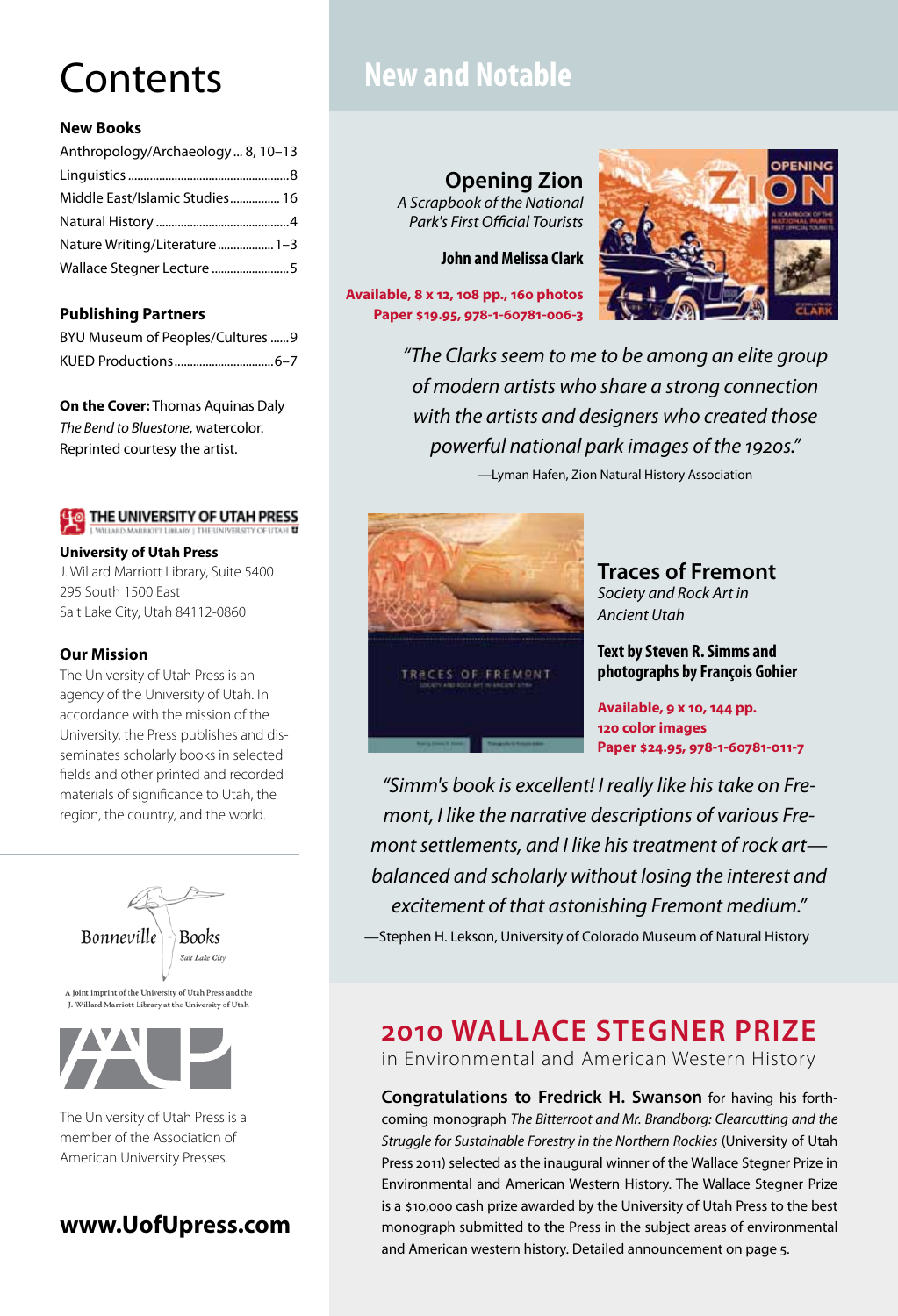

**October 2010 5.5 x 8.5, 160 pp. Paper \$17.95 978-1-60781-124-4**

### *Praise for* **Wildbranch**

"This collection of writing from Wildbranch resounds with fresh and engaging voices. Its organization into thematic sections reinforces a compelling ethical perspective on this beautiful planet and the fellow creatures with whom we humans share it."

—John Elder, Middlebury College

"One of the richest collections of environmental writing to emerge in years. A special virtue of this new collection is the range of voices offered, and student writers in particular will find the diversity of voices inspiring and empowering."

—Scott Slovic, University of Nevada, Reno

# **[Wildbranch](http://content.lib.utah.edu/cdm4/item_viewer.php?CISOROOT=/upcat&CISOPTR=1663&CISOBOX=1&REC=1)**

*An Anthology of Nature, Environmental, and Place-based Writing*

## **Edited by Florence Caplow and Susan A. Cohen Foreword by H. Emerson Blake**

*Wildbranch: An Anthology of Nature, Environmental, and Place-based Writing* is a powerful collection of essays and poetry by both prominent American environmental writers and exciting new voices. The poetry and essays by more than fifty contributors offer the reader glimpses into places as diverse as a forest in West Africa, the moors of Ireland, the canyons of the Sonoran Desert mountains, and the fields of New England, and they reflect the varied perspectives of field biologists, hunters, farmers, environmental educators, wilderness guides, academics, writers, and artists. The collection is an intimate portrait of the natural world drawn through the wisdom, ecological consciousness, and open hearts of these exceptional contributors.

The Wildbranch Writing Workshop, co-sponsored by *Orion* magazine and Sterling College, has encouraged thoughtful natural history, outdoor, and environmental writing for more than twenty years. The Wildbranch faculty has included its founder E. Anne Proulx; the essayists Edward Hoagland, Janisse Ray, and Scott Russell Sanders; the poet Alison Hawthorne Deming; and many other notable authors. Many have work included in the anthology.

**Florence Caplow** is a writer, Zen priest, and conservation botanist who has spent more than twenty-five years working to protect the endangered plants of the western United States. Her essays have been published in *Tricycle*, *Nature Conservancy Magazine*, *Turning Wheel*, *Inquiring Mind*, and *Terrain.*

**Susan Cohen** is a professor of English and women's studies at Anne Arundel Community College. She is the editor of *Shorewords: A Collection of Women's Coastal Writings*. Her essays have appeared in *Sea Stories; Women Writing Nature: A Feminist View; Early American Nature Writers;* and *Gendered Landscapes*.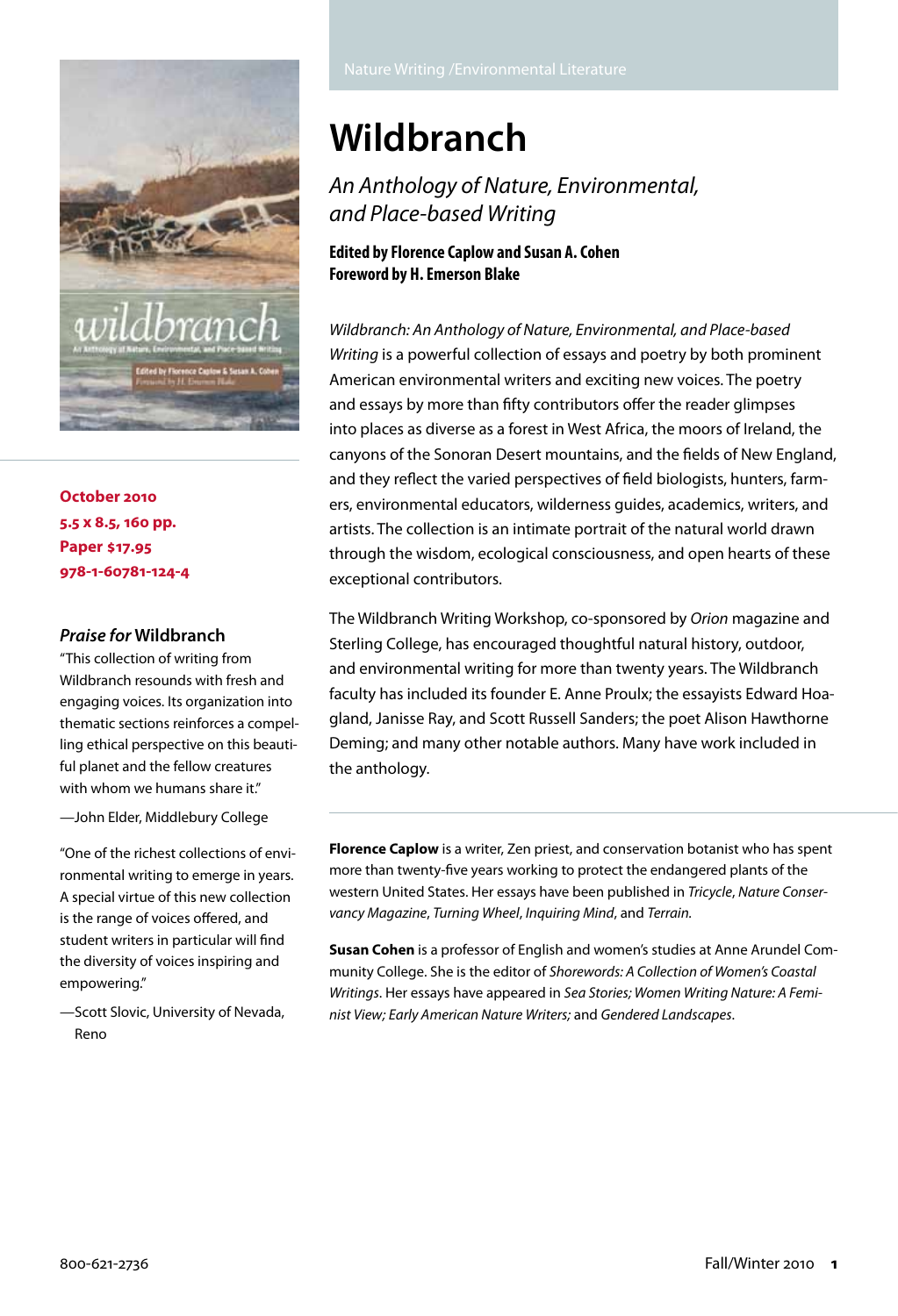

Home Waters

**October 2010 6 maps 6 x 9, 296 pp. Paper \$24.95 978-1-60781-023-0**

#### *Praise for* **Home Waters**

"Wallace Stegner wrote: 'No place, not even a wild place, is a place until it has had that human attention that at its highest reach we call poetry.' In this fortunate pairing of place and poet, we learn about Utah's Provo River—a paradox of wildness and extinction, pioneering and restoration. We learn that the river is embedded in community—Mormon community—a fact inseparable from the place. And we learn about the poet who attends to this river, a man who turns out to be an insightful scholar, an exuberant fly fisherman, a devout pilgrim, and an expansive guide as these home waters descend from the High Uintas through defining stories of family and identity, to pour down the Jordan River to the Great Salt Lake."

# **[Home Waters](http://content.lib.utah.edu/cdm4/item_viewer.php?CISOROOT=/upcat&CISOPTR=1668&CISOBOX=1&REC=1)**

## *A Year of Recompenses on the Provo River*

#### **George B. Handley**

People who fly-fish know that a favorite river bend, a secluded spot in moving waters, can feel like home—a place you know intimately and intuitively. In prose that reads like the flowing current of a river, scholar and essayist George Handley blends nature writing, local history, theology, environmental history, and personal memoir in his new book *Home Waters: A Year of Recompenses on the Provo River*.

Handley's meditations on the local Provo River watershed present the argument that a sense of place requires more than a strong sense of history and belonging, it requires awareness and commitment. Handley traces a history of settlement along the Provo that has profoundly transformed the landscape and yet neglected its American Indian and environmental legacies. As a descendent of one of the first pioneers to irrigate the area, and as a witness to an eroded environmental ethic, and the loss of orchards and open space, Handley weaves his own personal and family history into the landscape to argue for sustainable belonging.

In avoiding the exclusionist and environmentally harmful attitudes that come with the territorial claims to a homeland, the fly-fishing term "home waters" is offered as an alternative, a kind of belonging that is informed by deference to others, to the mysteries of deep time, and to a fragile dependence on water. While it has sometimes been mistakenly assumed that the Mormon faith is inimical to good environmental stewardship, Handley explores the faith's openness to science, its recognition of the holiness of creation, and its call for an ethical engagement with nature. *Home Waters* contributes a perspective from within the Mormon religious experience to the tradition of such Western writers as Wallace Stegner, Terry Tempest Williams, Steven Trimble, and Amy Irvine.

**George B. Handley** is a professor of humanities and comparative literature at Brigham Young University. He is the author of two books of literary criticism: *Postslavery Literatures of the Americas* and *New World Poetics: Nature and the Adamic Imagination of Whitman, Neruda, and Walcott*.

<sup>—</sup>Stephen Trimble, author of *Bargaining for Eden: The Fight for the Last Open Spaces in America*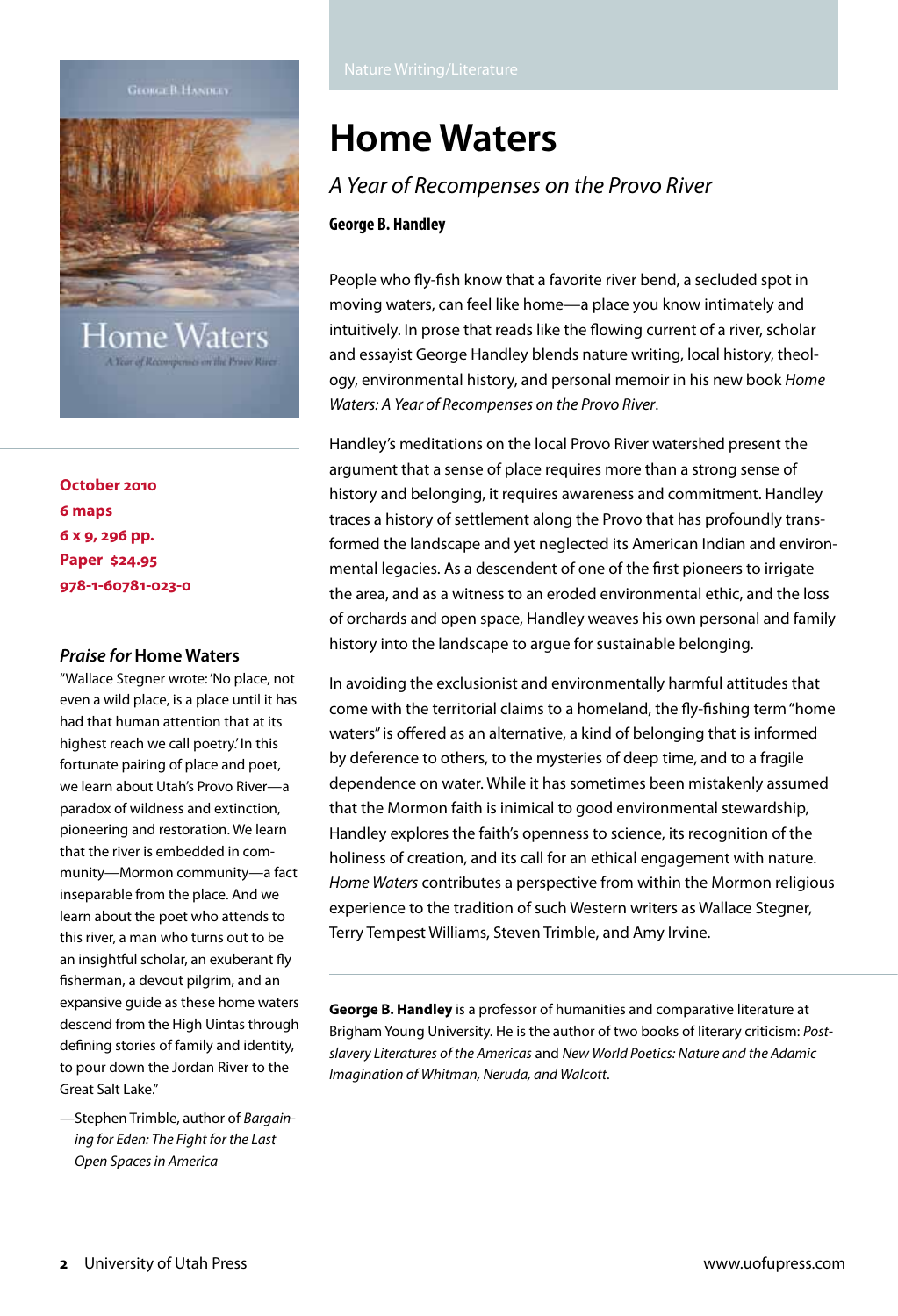

**October 2010 6 x 9, 128 pp. Paper \$19.95 978-1-60781-033-9**

### *Praise for* **The Way Home**

"Anyone who is concerned about the numerous, local and global threats to the environment will find in McVey a kindred spirit who has articulated the dangers and an ethos to deal with them."

—Blair Oliver, founding editor of *Front Range Review*

"[*The Way Home*] ought to be read by politicians, corporate executives, every entrepreneur...and by all of us who have ever wondered who we are and what our role is in this magnificent and magnificently confusing world."

—Gary Holthaus, author of *Wide Skies, Finding a Home in the West*

# **[The Way Home](http://content.lib.utah.edu/cdm4/item_viewer.php?CISOROOT=/upcat&CISOPTR=1675&CISOBOX=1&REC=1)**

## *Essays on the Outside West*

### **James McVey**

"A sense of place can be a complicated matter," writes James McVey in the prologue to his new collection of essays, *The Way Home.* Based on twenty years of living and traveling in the West, the collection includes essays on river running, backcountry skiing, fly-fishing, and backpacking—all describing various attempts to engage in meaningful contact with the elements of wild nature, and to have a deep firsthand knowledge of a place. With an essayist's breadth McVey engages ecology, geology, anthropology, psychology, and history as well as his own personal outdoor experiences to peer into the particulars of living in as complicated a place as the West. While the essays function within the tradition of western nature writing, they transcend regional issues insofar as they maintain a broader philosophical context that accounts for such global concerns as mass extinction and climate change.

The essays use backcountry experiences as occasions for reflection on such topics as nature and culture, conservation, and the human relation to the wild. They combine the naturalist's commitment to landscape with the adventurer's attention to technique and skill. The outdoor experiences function as ritualized activity, the purpose of which is to explore a specific relation with a place. As such, the essays consider certain *non*rational ways of knowing the world, including a perception of aesthetics based on sensory participation with the more-than-human world. This gets to the heart of the essential connection in this work between its adventure themes and nature concerns—a connection very much concerned with issues of lifestyle and worldview. McVey describes his own journey in the West, traveling through the varying philosophical revelations wilderness presents—"a lifetime of questions"—finally landing on a conservation ethic, a feeling of home.

**James McVey** teaches classes in writing and literature at the University of Colorado. He is the author of *The Wild Upriver and Other Stories*, and *Martha Maxwell: Natural History Pioneer*. He currently lives in Eldora, Colorado.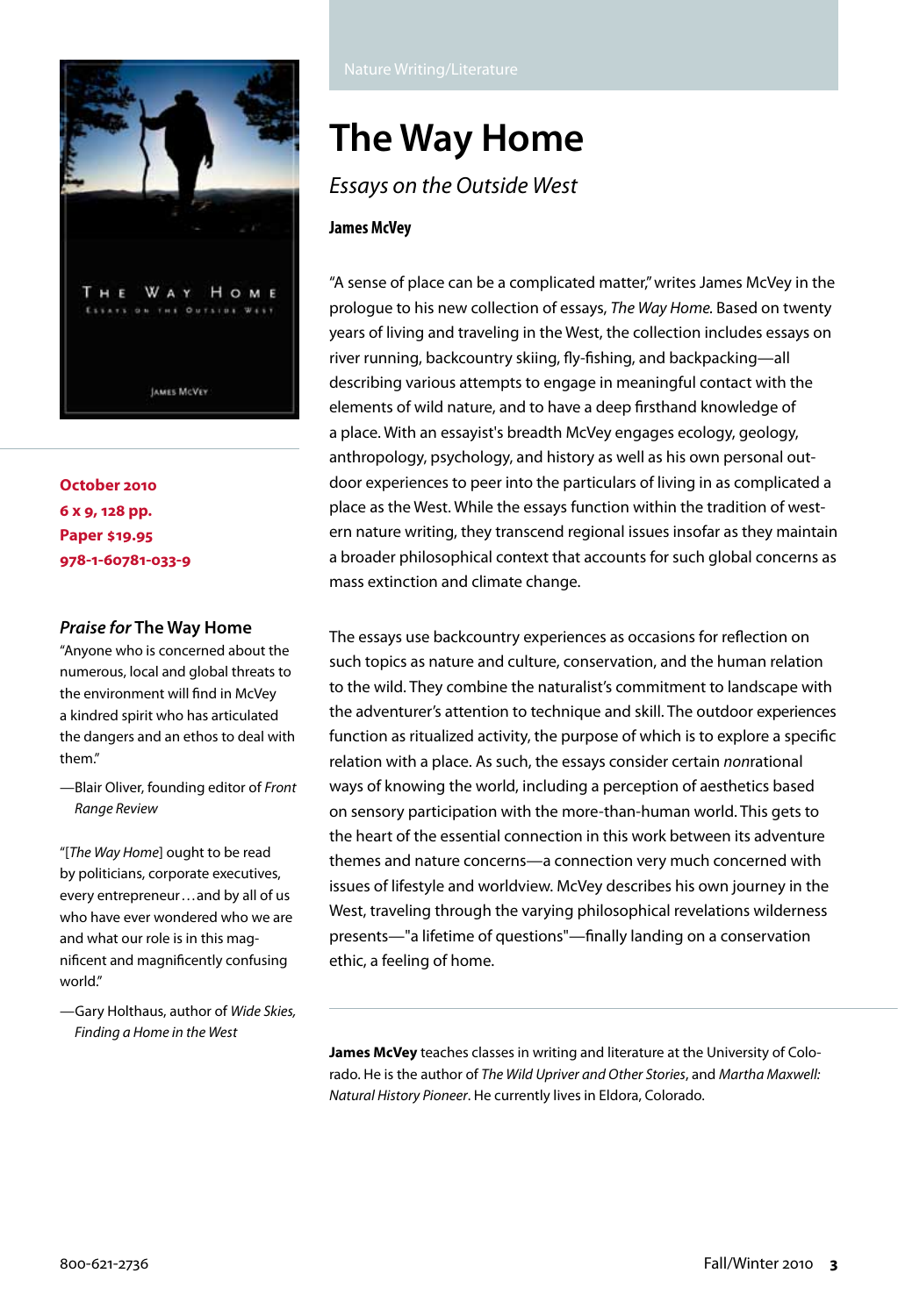Evolution and Ecology in the Southern Rockies and the Intermountain Region

## **A LOVE SONG TO THE WEST**

**GWENDOLYN L. WARING** 

**November 2010 77 photographs, 20 color photographs, 5 line drawings 7 x 10, 272 pp. Paper \$29.95 978-1-60781-028-5**

## *Praise for* **Evolution and Ecology in the Southern Rockies and Intermountain Region**

"A crucial assembly, an amazing amount of research, easy to read, ... clean, and insightful. This is the kind of writing I like, when scientists become eloquent, not relying solely on nomenclature but telling stories anyone can understand. For any naturalist in the West, this book will be a cornerstone."

—Craig Childs, author of *The Secret Knowledge of Water* and *Soul of Nowhere*

# **[Evolution and Ecology](http://content.lib.utah.edu/cdm4/item_viewer.php?CISOROOT=/upcat&CISOPTR=1676&CISOBOX=1&REC=1)  [in the Southern Rockies](http://content.lib.utah.edu/cdm4/item_viewer.php?CISOROOT=/upcat&CISOPTR=1676&CISOBOX=1&REC=1)  [and the Intermountain Region](http://content.lib.utah.edu/cdm4/item_viewer.php?CISOROOT=/upcat&CISOPTR=1676&CISOBOX=1&REC=1)**

*A Love Song to the West*

## **Gwendolyn L. Waring**

*Evolution and Ecology* was written to inform people about the wild world around us, with the idea that we all crave a connection to the natural world to ground us and give us a sense of place. It is also a book about change. While species are described throughout the chapters, the text is focused more on the profound processes that have shaped western ecosystems, based on a belief that understanding those processes is more meaningful than a list of names. The ways and the rapidity with which enormous ecosystems replace one another and sometimes even return as climates change are a magnificent testament to the tenacity of life.

The first book of its kind for this region, *Evolution and Ecology* takes a fresh look at the natural history of the southern Rocky Mountains and the Intermountain West region based on cutting-edge research, interviews with numerous scientists, and the author's personal experience. Drawing together many disparate fields, the book integrates the evolution of western ecosystems with the geologic and climatic history of the region. It is a passionate, humanistic, and yet scientific treatment of this area's ecosystems, how they function, and how they came to be through time; it is a wonderful guide for the general public and scientists alike.

**Gwendolyn L. Waring** is a scientist and artist based in Flagstaff, Arizona. She has a PhD in biology with an emphasis on plant-animal interactions and approaches her research as an evolutionary ecologist.

## *Related Titles*



**[Desert Ecology](http://content.lib.utah.edu/cdm4/item_viewer.php?CISOROOT=/upcat&CISOPTR=1467&CISOBOX=1&REC=2)** *An Introduction to Life in the Arid Southwest* John Sowell

6 x 9, 193 pp. 80 illustrations Paper \$17.95 978-0-87480-678-6



## **[Sonoran Desert Life](http://content.lib.utah.edu/cdm4/item_viewer.php?CISOROOT=/upcat&CISOPTR=1553&CISOBOX=1&REC=2)**

*Understanding, Insights, and Enjoyment* Gerald A. Rosenthal 6 x 9, 306 pp. 400 illustrations Paper \$27.95 978-0-615-18671-9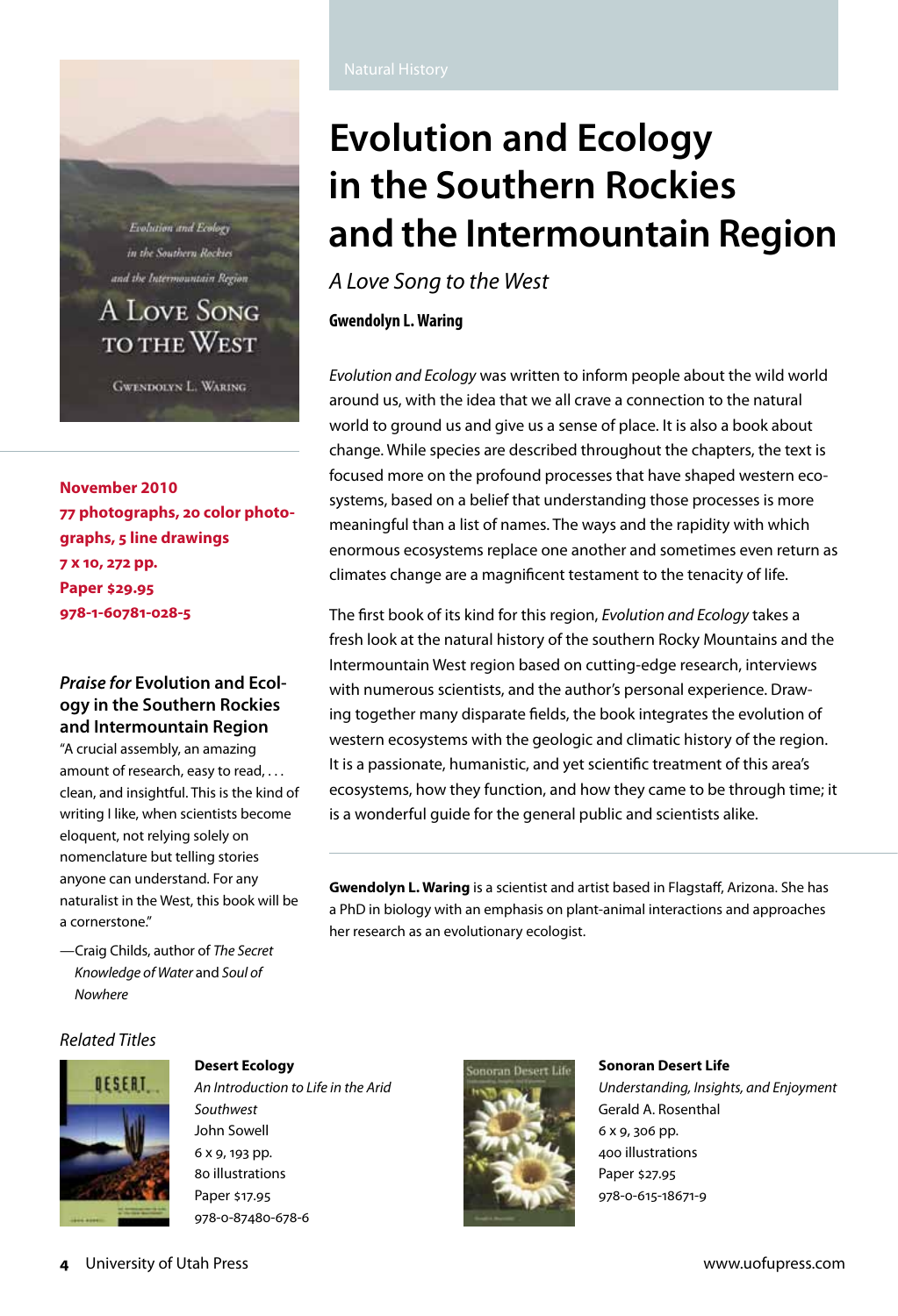

## **2009 Wallace Stegner Lecture [The Fourth West](http://content.lib.utah.edu/cdm4/item_viewer.php?CISOROOT=/upcat&CISOPTR=1677&CISOBOX=1&REC=1)**

### **Charles Wilkinson**

Originally delivered at the Fourteenth Annual Symposium of the Wallace Stegner Center for Land, Resources and the Environment.

Charles Wilkinson views the history of the American West as being divided into three periods. The First West existed when only the American Indians occupied the land. The Second West began with the California Gold Rush and the rapid settlement of the region. The Third West began at the end of World War II when the American West experienced explosive growth that transformed the



mission deadline is December 31, 2010.

**Call for Submissions**

**[and American Western History](http://www.uofupress.com/portal/site/uofupress/menuitem.e68c1caf70ae8b401989dd10c1e916b9/?vgnextoid=db0e7ac82782f110VgnVCM1000001c9e619bRCRD)**

**[The Wallace Stegner Prize in Environmental](http://www.uofupress.com/portal/site/uofupress/menuitem.e68c1caf70ae8b401989dd10c1e916b9/?vgnextoid=db0e7ac82782f110VgnVCM1000001c9e619bRCRD)** 

The University of Utah Press is pleased to announce the Wallace Stegner Prize in Environmental and American Western History, a \$10,000 book publication prize. The prize submission criteria reflect the legacy of Wallace Stegner as a student of the American West, as a spokesman for the environment, and as a teacher of creative writing. The winning manuscript

must emphasize research in primary and secondary sources and will demonstrate a commitment to quality writing and scholarly narrative that also appeals to more general readers. The winner of the prize will receive a \$10,000 award and publication contract with the University of Utah Press. Prize submission guidelines may be found at www.UofUpress.com. Sub-

THE FOURTH WEST

## **Available 5.5 x 8.5, 20 pp., Paper \$4.95 978-1-60781-025-4**

region from a largely rural environment to an urban environment. In this lecture, Wilkinson explores the question of whether the region is about to enter a new period, the Fourth West, when "we finally do know what we have and what we have to lose."

The Wallace Stegner Lecture serves as a public forum for addressing the critical environmental issues that confront society. The lecture is delivered in connection with the Wallace Stegner Center's annual symposium. The University of Utah Press is pleased to partner with the Stegner Center in publishing the lecture.

**Charles Wilkinson** is Distinguished University Professor and Moses Lasky Professor of Law at the University of Colorado. He has authored or co-authored fourteen books including *The Eagle Bird* and *Crossing the Next Meridian*.

## *Related Titles*

**[Wallace Stegner](http://content.lib.utah.edu/cdm4/item_viewer.php?CISOROOT=/upcat&CISOPTR=1471&CISOBOX=1&REC=4)** *A Documentary Film*

*Wallace Stegner*, a biographical film portrait, celebrates the 2009 centennial of the author's birth. This one-hour documentary paints a portrait of Stegner and of the West that he so loved.

**DVD \$19.95 978-0-87480-971-8**

## **[To A Young Writer](http://content.lib.utah.edu/cdm4/item_viewer.php?CISOROOT=/upcat&CISOPTR=1557&CISOBOX=1&REC=1)**

**Wallace Stegner Dedication by Wendell Berry Introduction by Lynn Stegner Engravings by Barry Moser**

**9 x 13, 28 pp., 3 illustrations Cloth \$790.00 978-0-87480-998-5**

## **[Clarence Edward](http://content.lib.utah.edu/cdm4/item_viewer.php?CISOROOT=/upcat&CISOPTR=1165&CISOBOX=1&REC=2)  [Dutton](http://content.lib.utah.edu/cdm4/item_viewer.php?CISOROOT=/upcat&CISOPTR=1165&CISOBOX=1&REC=2)** *An Appraisal*

## **Wallace Stegner**

**7¼ x 10¼, 23 pp. Cloth \$25.00 978-0-87480-865-0**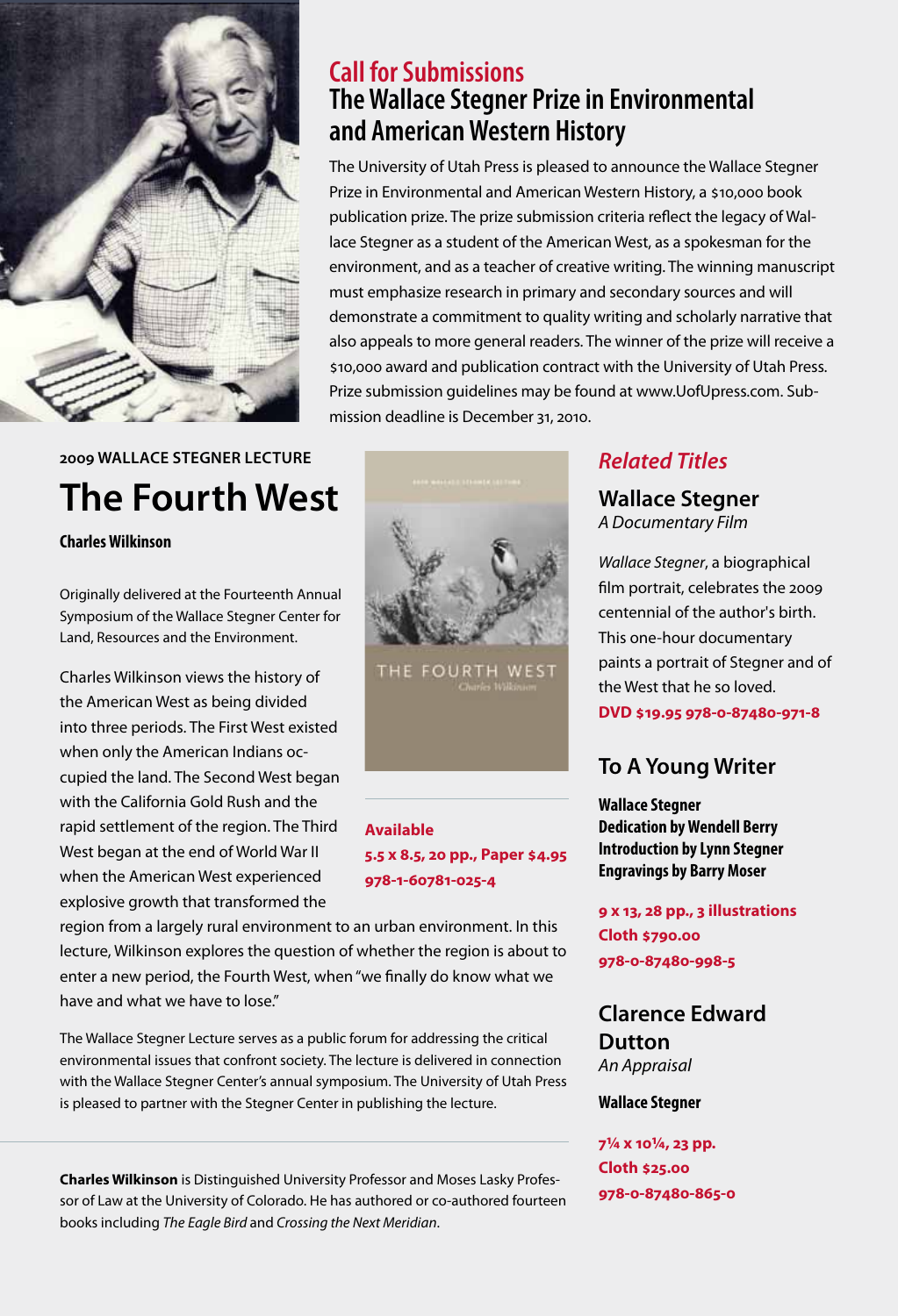# **DVDs from KUED**

KUED, the University of Utah PBS-affiliate, produces award-winning programming on a wide range of topics. These DVDs represent the finest quality production and feature world-class cinematography and narration.





# **[Secrets of the Lost Canyon](http://content.lib.utah.edu/cdm4/item_viewer.php?CISOROOT=/upcat&CISOPTR=1673&CISOBOX=1&REC=1)**

It has been called one of the most significant finds in North America in the past 50 years. Nestled in the heart of central Utah in Range Creek Canyon are the remains of a lost civilization that once thrived in the American Southwest.

For 1,000 years, the Fremont Indians lived in parts of the Great Basin and Colorado Plateau as hunter-gatherers and farmers. They left detailed art and symbols on the stone faces of canyons they inhabited and stored their grain high on cliff walls in well-built granaries that still survive. Then, 800 years ago, the Fremont seemingly disappeared.

Today, University of Utah archaeologists are surveying an entire canyon of some 2,000 largely untouched Fremont Indian sites. This KUED documentary captures a range of issues and challenges that threaten efforts to understand the past.

**Available, 60 minutes, DVD \$19.95, 978-1-60781-034-6**





## **[Wilderness](http://content.lib.utah.edu/cdm4/item_viewer.php?CISOROOT=/upcat&CISOPTR=1589&CISOBOX=1&REC=5)** *The Great Debate*

Producer John Howe explores the increasingly delicate imbalance between the landscape and national demands for energy, water, and other resource developments, interviewing key players from sagebrush rebels in Utah to Interior Secretary Ken Salazar. Robert Redford discusses the western landscape, his passionate defense of its preservation, and his determination to confront those who advocate resource development. Narrated by Peter Coyote. **Available** 

**60 minutes, DVD \$19.95 978-1-60781-014-8**

**[We Shall Remain](http://content.lib.utah.edu/cdm4/item_viewer.php?CISOROOT=/upcat&CISOPTR=1511&CISOBOX=1&REC=1)** 

*A Native History of America and Utah*

In conjunction with national programming of the first history of American Indians produced by Indians, KUED has created a five-part series on the tribes and nations of the Great Basin and Colorado Plateau regions. Five 30-minute programs on the Ute, Navajo, Paiute, Northwestern Shoshone, and Goshute people preserve some 400 years of oral traditions and their understanding sense of place.

**Available 150 minutes, 5-disc DVD set \$29.95, 978-0-87480-982-4**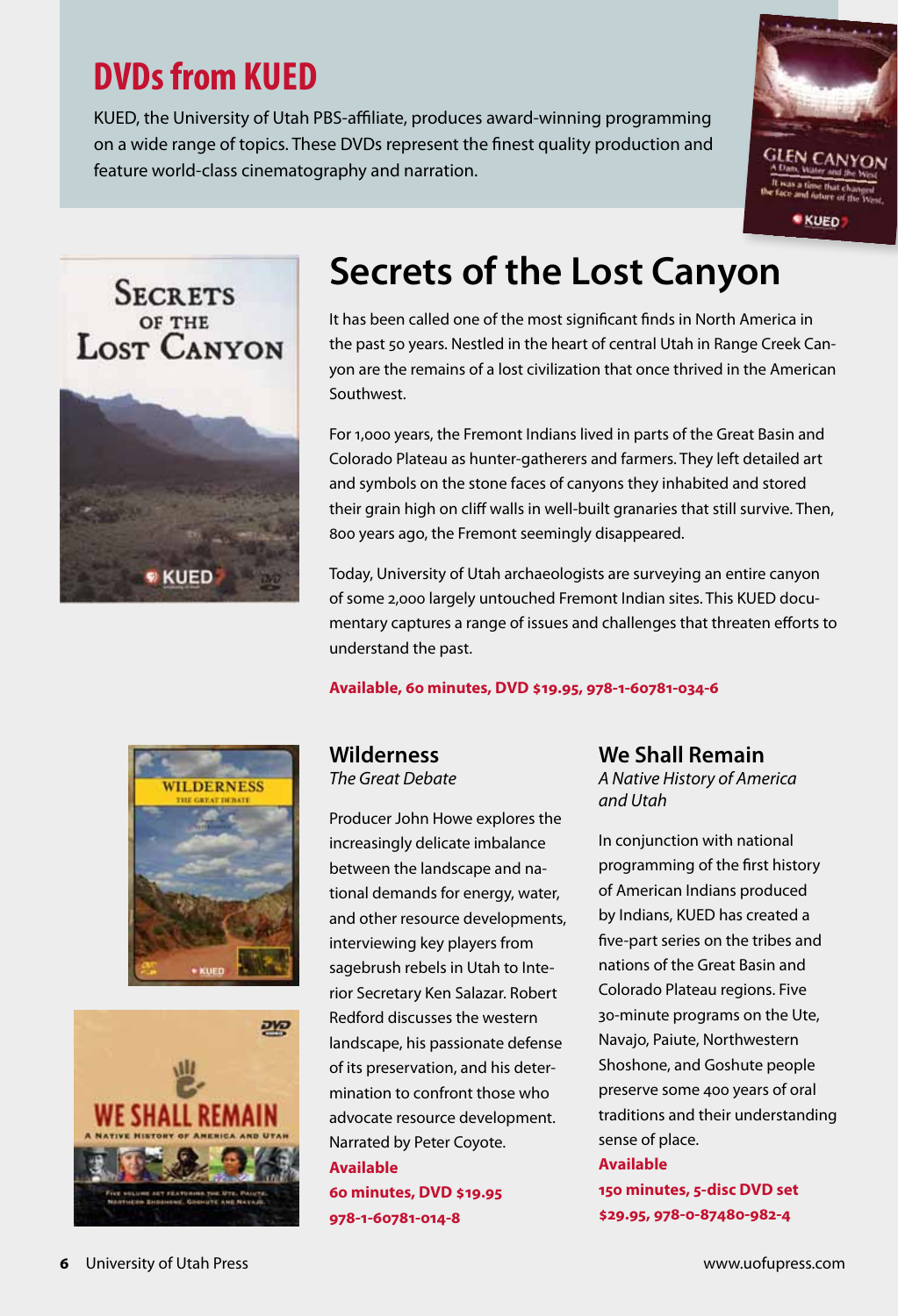## **[Topaz](http://content.lib.utah.edu/cdm4/item_viewer.php?CISOROOT=/upcat&CISOPTR=1491&CISOBOX=1&REC=1)**

Forty-five years ago, Japanese-American children pledged allegiance to the flag while imprisoned behind barbed wire at Topaz, a desert encampment in central Utah. Their crime was their ancestry, their penalty was loss of freedom. Over 8,000 men, women, and children were interned in Utah, victims of wartime fears after the bombing of Pearl Harbor.

## **Available, 60 minutes, DVD \$19.95, 978-0-087480-972-5**

## **[Maynard Dixon](http://content.lib.utah.edu/cdm4/item_viewer.php?CISOROOT=/upcat&CISOPTR=1399&CISOBOX=1&REC=1)**

*To the Desert Again*

He survived the destruction of his city by earthquake and fire, the Great Depression, and the civilizing of the West. He spent over two decades sketching it for western novels, and then decades more on a quest to find and portray the "real" West—the vast space, intense silence, and profound spirit of the land and people of the American desert. Maynard Dixon captured the endless sky and towering mesas in paint and poetry.

**Available, 60 minutes, DVD \$19.95, 978-0-87480-974-9**

## **[Green River](http://content.lib.utah.edu/cdm4/item_viewer.php?CISOROOT=/upcat&CISOPTR=1572&CISOBOX=1&REC=3)** *Divided Waters*

Producer Nancy Green explores the past, present, and extremely uncertain future of the Green River from the perspective of natural resources in the balance. Since J. W. Powell's exploration and forecasts in the 19th century, the Green has been at the heart of the western experience and is arguably the birthplace of the modern environmental movement. It is also viewed as a critical component in blueprints for energy development and water diversion to serve exploding western populations.

**Available, 60 minutes, DVD \$19.95, 978-1-60781-015-5**

## **[Butch Cassidy](http://content.lib.utah.edu/cdm4/item_viewer.php?CISOROOT=/upcat&CISOPTR=1285&CISOBOX=1&REC=2)  [and the Outlaw](http://content.lib.utah.edu/cdm4/item_viewer.php?CISOROOT=/upcat&CISOPTR=1285&CISOBOX=1&REC=2)  [Trail](http://content.lib.utah.edu/cdm4/item_viewer.php?CISOROOT=/upcat&CISOPTR=1285&CISOBOX=1&REC=2)**

What really happened to Butch Cassidy? Journey from Utah and Wyoming to Argentina and Bolivia to uncover the real story of the West's most famous outlaw. Narrated by actor Hal Holbrook. **Available, 60 minutes, DVD \$19.95, 978-0-87480-978-7**

## **[Glen Canyon](http://content.lib.utah.edu/cdm4/item_viewer.php?CISOROOT=/upcat&CISOPTR=1543&CISOBOX=1&REC=11)**

*A Dam, Water, and the West*

This film fosters both appreciation and respect for the beauty and history of Glen Canyon before the dam, and understanding of the achievement and benefit of an extraordinary public works project. **Available, 60 minutes, DVD \$19.95, 978-0-87480-985-5**

## **[Wild River](http://content.lib.utah.edu/cdm4/item_viewer.php?CISOROOT=/upcat&CISOPTR=1519&CISOBOX=1&REC=3)**

*The Colorado*

Follow the Colorado River from its headwaters in Rocky Mountain National Park through Utah's Westwater Canyon, the national parks of Canyonlands, Arches, Capitol Reef, and Zion, the fragile beauty and rapids of the Grand Canyon, and finally into Mexico. Set to classical music by some of the world's greatest composers and narrated by Joseph Campanella, this visual journey will leave you breathless.

**Available, 60 minutes, DVD \$19.95, 978-0-87480-975-6**

## **[Frontier Photographers](http://content.lib.utah.edu/cdm4/item_viewer.php?CISOROOT=/upcat&CISOPTR=1542&CISOBOX=1&REC=1)**

Presents the unprecedented work of photographers William Henry Jackson, Jack Hillers, and Timothy O'Sullivan as they explored and captured on film the mysterious spaces of the nineteenth-century West.

**Available, 90 minutes, DVD \$19.95, 978-0-87480-988-6**





**[Utah](http://content.lib.utah.edu/cdm4/item_viewer.php?CISOROOT=/upcat&CISOPTR=1500&CISOBOX=1&REC=3)** *The National Parks*

Utah's national parks are home to some of the most stunning landscapes in America. Visit the state's five national parks—Canyonlands, Arches, Bryce Canyon, Capitol Reef, and Zion—with spectacular footage set to the music of the world's great classical composers.

**Available, 60 minutes, DVD \$19.95, 978-0-87480-980-0**

# **[The Long Walk](http://content.lib.utah.edu/cdm4/item_viewer.php?CISOROOT=/upcat&CISOPTR=1498&CISOBOX=1&REC=1)**

*Tears of the Navajo*

The year was 1864. Eight thousand Navajo men, women, and children were forced from their sacred homeland to march more than 300 miles to a barren reservation called Bosque Redondo. Many died along the way and during the four-year incarceration that followed. It was called "The Long Walk," and is a story of heartbreak and triumph in the face of enormous adversity.

**Available, 60 minutes, DVD \$19.95, 978-0-87480-979-4**



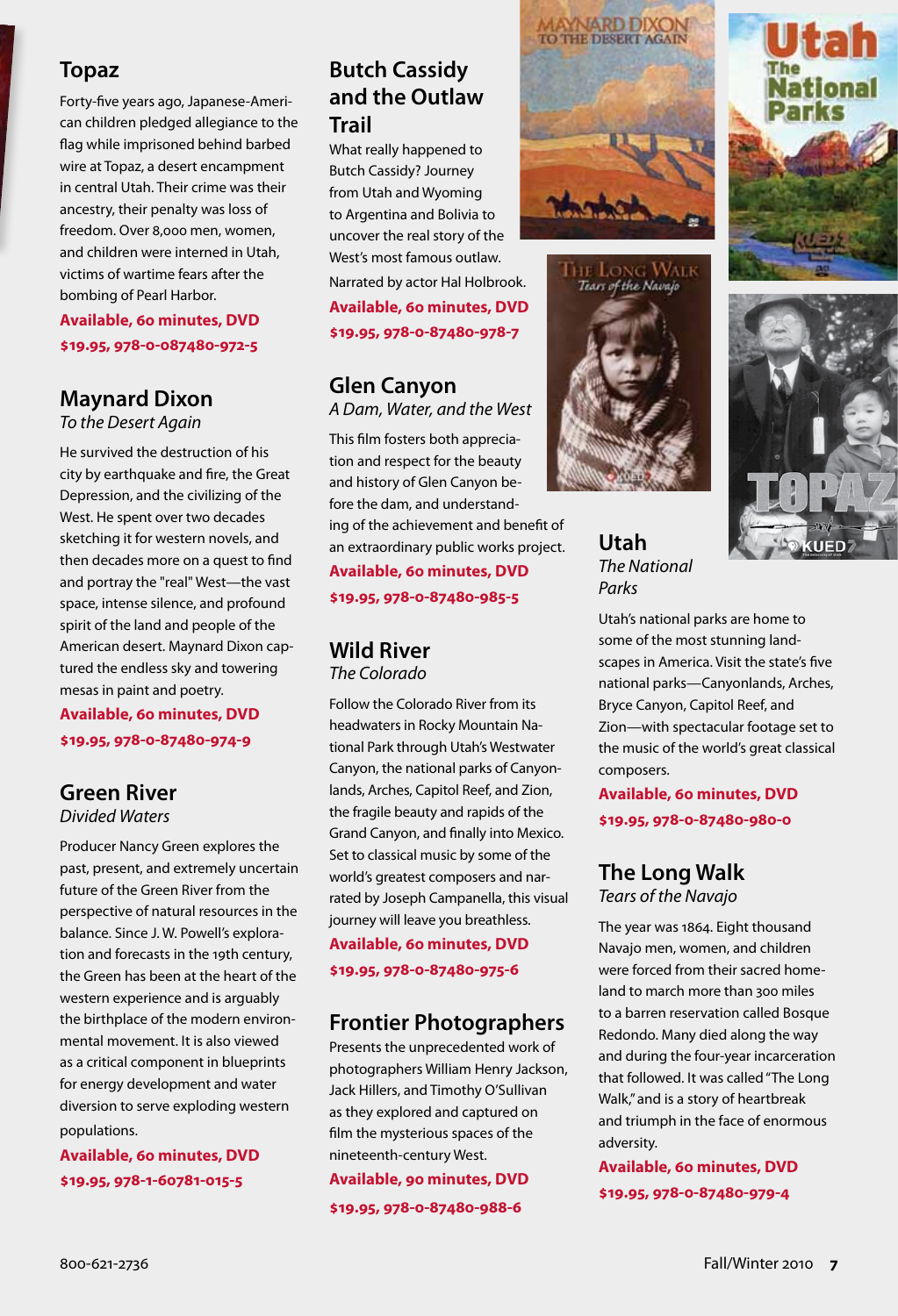#### Lingustics **Archaeology/Anthropology**



**November 2010 8½ x 11, 850 pp. Cloth \$75.00s 978-1-60781-029-2**

## **[Mopan Maya-Spanish-English](http://content.lib.utah.edu/cdm4/item_viewer.php?CISOROOT=/upcat&CISOPTR=1670&CISOBOX=1&REC=1)  [Dictionary](http://content.lib.utah.edu/cdm4/item_viewer.php?CISOROOT=/upcat&CISOPTR=1670&CISOBOX=1&REC=1)**

#### **Charles Andrew Hofling**

This is a highly valuable dictionary of the Mopan (Mayan) language. In addition to its many entries, it also provides an introductory grammatical description, as well as general dictionary features such as parts of speech, examples, cross-references, variant forms, homophones, and indexes. The book also contains special sections on orthography and pronunciation unique to this important Mayan language, as well as translations into English and Spanish.

The dictionary has the merits well known from other dictionaries of indigenous languages of the Americas, preserving knowledge systems as they are encoded in vocabulary and providing valuable information for numerous fields, including Mayanists, Mesoamericanists, American Indian scholars, anthropologists, historians, linguists, students of Mayan hieroglyphic writing, and members of modern Mayan communities, among others.

**Charles Andrew Hofling** is a professor of anthropology at Southern Illinois University. His areas of interest are Mayan languages, historical linguistics, and language revitalization. He is the author of *Itzaj Maya Grammar*.

**[An Introduction to the Shoshoni Language](http://content.lib.utah.edu/cdm4/item_viewer.php?CISOROOT=/upcat&CISOPTR=1680&CISOBOX=1&REC=1)** Drusilla Gould and Christopher Loether

Companion to the book available for the first time as a compact disc.

**September 2010, \$20.00, CD, 978-1-60781-126-8**

Archaeological **Observations** Nell M. Judit



**October 2010 107 illustrations 6 x 9, 176 pp. Paper \$19.95 978-1-60781-022-3**

## **[Archaeological Observations North](http://content.lib.utah.edu/cdm4/item_viewer.php?CISOROOT=/upcat&CISOPTR=1671&CISOBOX=1&REC=2)  [of the Rio Colorado](http://content.lib.utah.edu/cdm4/item_viewer.php?CISOROOT=/upcat&CISOPTR=1671&CISOBOX=1&REC=2)**

#### **Neil M. Judd, New Foreword by Richard Talbot**

*Archaeological Observations North of the Rio Colorado* was originally published in 1926 as part of the Smithsonian Institution's Bureau of American Ethnology (Bulletin 82). It contains the report of six seasons of fieldwork undertaken by Neil M. Judd for the bureau between 1915 and 1920 in western Utah and northwestern Arizona. The original investigation set out to examine Pueblo-like sites near Beaver, Utah. During these six years, Judd's team covered a region from the Grand Canyon to the northern shore of the Great Salt Lake, east to the Green River and west into the deserts of Nevada.

This book is part of the University of Utah Press's ongoing effort to reprint selected out-of-print volumes that apply directly to Utah archaeology, to allow current students easier access and use of historic information.

**Neil M. Judd** (1887–1976) was a pioneer of southwestern archaeology. He participated in 24 investigations and served 39 years at the United States National Museum, a unit of the Smithsonian Institution. He was the principle investigator during the excavations of Pueblo Bonito in Chaco Canyon.

**Richard Talbot** is director of the Office of Public Archaeology at Brigham Young University.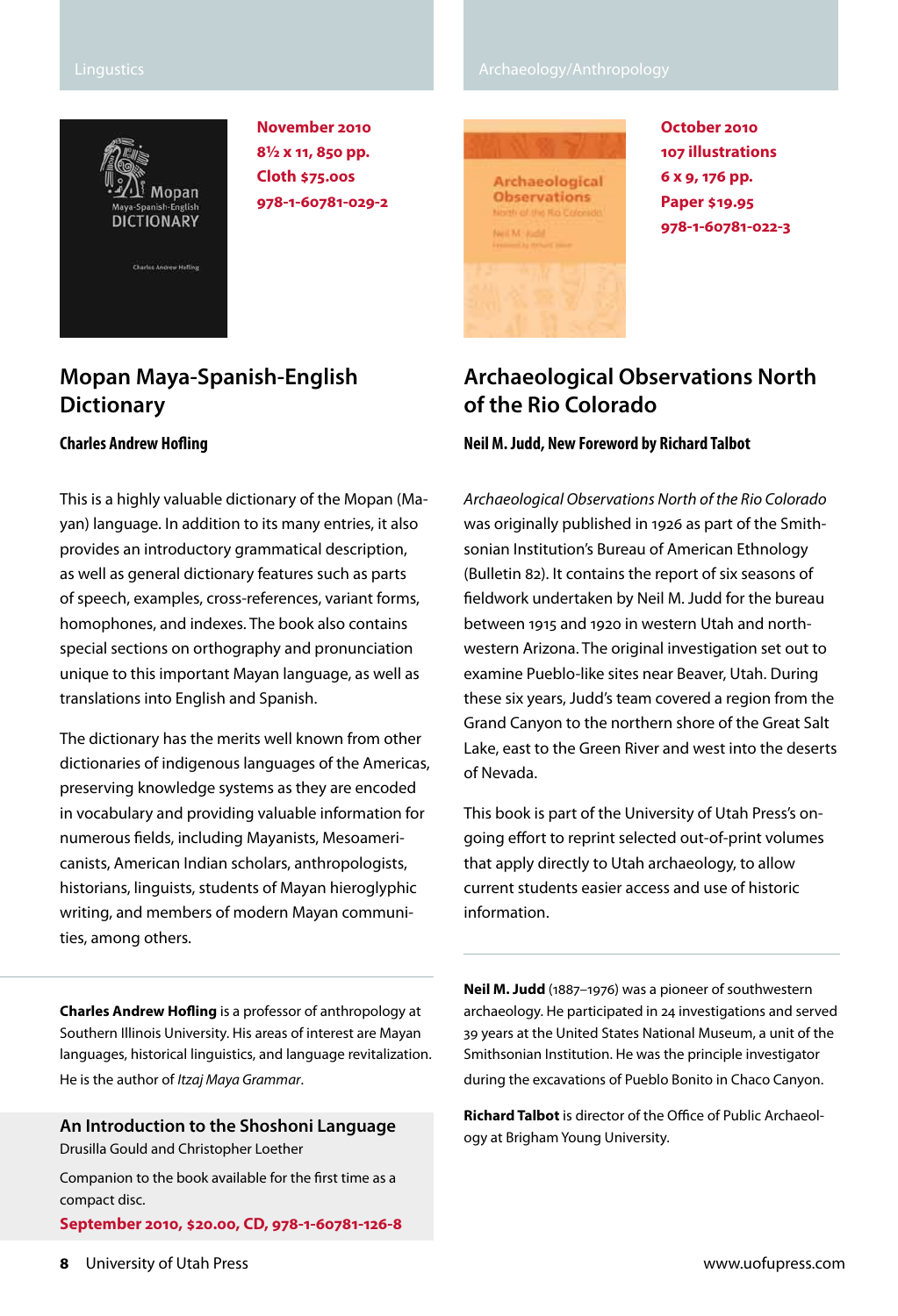## Archaeology from the BYU Museum of Peoples and Cultures



**[Archaeology and](http://content.lib.utah.edu/cdm4/item_viewer.php?CISOROOT=/upcat&CISOPTR=1660&CISOBOX=1&REC=7)  [the Native American](http://content.lib.utah.edu/cdm4/item_viewer.php?CISOROOT=/upcat&CISOPTR=1660&CISOBOX=1&REC=7)  [History of Fish Lake,](http://content.lib.utah.edu/cdm4/item_viewer.php?CISOROOT=/upcat&CISOPTR=1660&CISOBOX=1&REC=7)  [Central Utah](http://content.lib.utah.edu/cdm4/item_viewer.php?CISOROOT=/upcat&CISOPTR=1660&CISOBOX=1&REC=7)**

**Joel C. Janetski Occasional Paper No. 16** 

Native American partnerships with archaeologists have grown in number and importance since the passage of the Native American Grave Protection and Repatriation Act (NAGPRA). The Fish Lake archaeological project in central Utah established such a partnership in 1995, just a few years after the enactment of NAGPRA. Brigham Young University archaeologists and member of the Koosharem and Kanosh Bands of the Paiute Tribe of Utah joined forces to explore the pre-European history of this high altitude lake basin. This volume presents the history of that project, the results of the archaeological and ethnohistorical research, and interviews with Paiute tribal elders who present their thoughts on Fish Lake.

**Available 8½ x 11, 255 pp. Paper \$30.00s 978-0-9753945-8-8**



**[Shifting Sands](http://content.lib.utah.edu/cdm4/item_viewer.php?CISOROOT=/upcat&CISOPTR=1454&CISOBOX=1&REC=1)** *The Archaeology of Sand Hollow*

## **Richard K. Talbot and Lane D. Richens Occasional Paper No. 13**

Hidden beneath the beautiful shifting dunes within the Sand Hollow Basin of southwestern Utah are thousands of campsites dating from the Early Archaic period into Historic times. The sites attest to life in a marginal environment, where small groups of people moved outward from the nearby Virgin River into the surrounding landscape, seasonally exploiting a surprisingly rich variety of plants and animals. This report summarizes archaeological, geomorphological, botanical, and climatological studies that have expanded our understanding of Native American land use and subsistence in this hot desert environment.

**Available 8½ x 11, 386 pp. Paper \$45.00s 978-0-87480-981-7**



## **[Archaeology](http://content.lib.utah.edu/cdm4/item_viewer.php?CISOROOT=/upcat&CISOPTR=1662&CISOBOX=1&REC=5)  [of Clear Creek Canyon](http://content.lib.utah.edu/cdm4/item_viewer.php?CISOROOT=/upcat&CISOPTR=1662&CISOBOX=1&REC=5)**

## **Joel C. Janetski Popular Series No. 1**

In the mid-1980s the Office of Public Archaeology excavated a series of sites in Clear Creek Canyon in central Utah in advance of I-70 construction. A tip by a local resident resulted in the discovery and subsequent complete excavation of a massive Fremont village, later labeled Five Finger Ridge. In addition, excavators sampled or fully excavated a series of shelters and other residential Fremont sites in the canyon. The abundance of new data and rich artifact yield led directly to the establishment of Fremont Indian State Park across the canyon. This book relates the history of this work and presents the findings of the research.

### **Available**

**6 x 9, 118 pp. Paper \$10.00 978-0-9753945-7-1**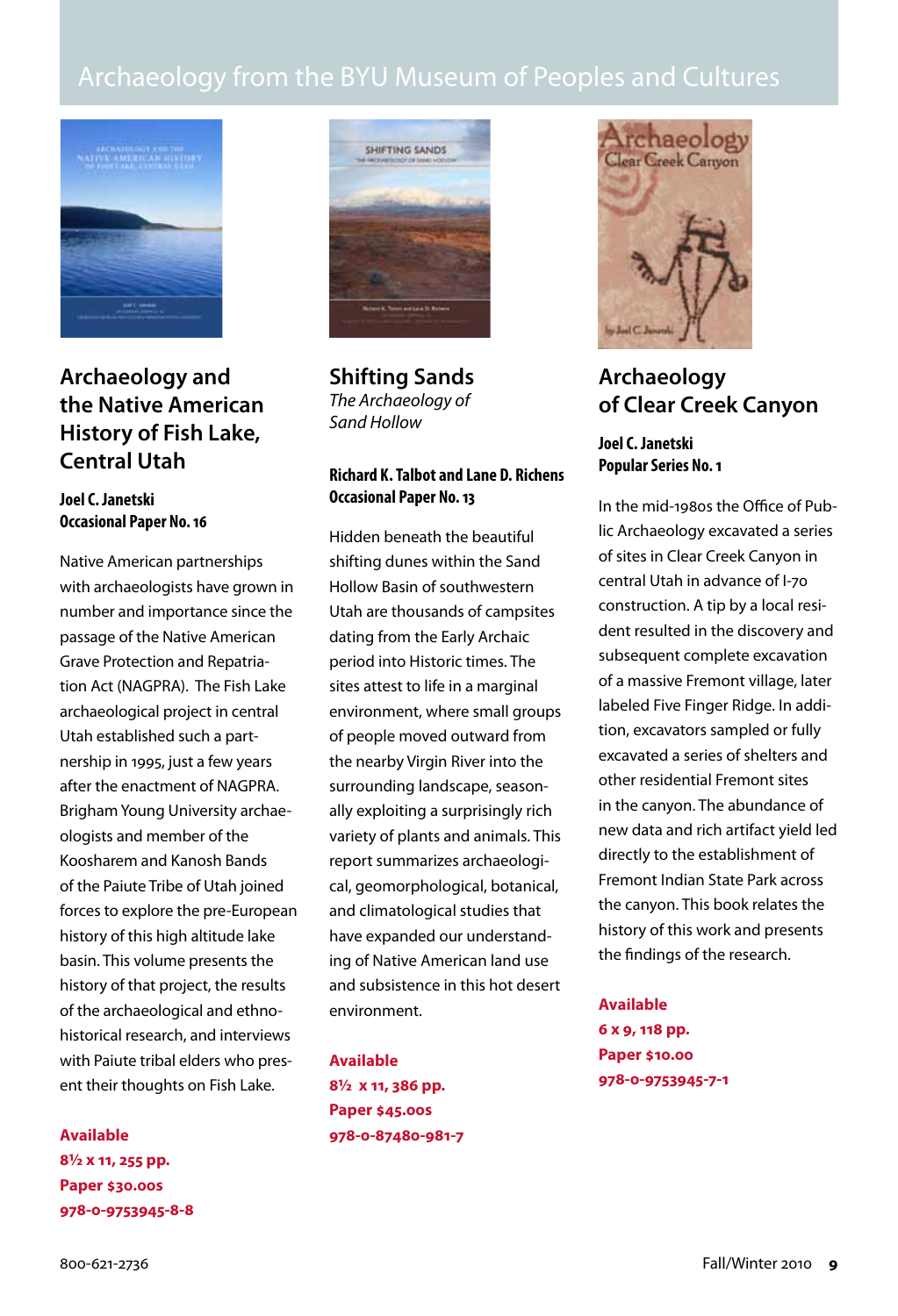

**August 2010 8**½ **x 10½, 497 pp. Paper \$34.95 978-1-60781-035-3**

## *Praise for* **A Laboratory for Anthropology**

"As a thoughtful and well-illustrated introduction to the beginnings of southwestern archaeology for the general reader, *A Laboratory for Archaeology* has no rival."

—Brian Fagan, University of California, Santa Barbara

"A fascinating story accessible to all who are interested in the American Southwest. For those of us studying the history of anthropology, it is an essential reference for that foundation period in the initial conceptualization of the Southwest as a landscape and as an anthropological laboratory."

—J. Jefferson Reid, University of Arizona

# **A [Laboratory for Anthropology](http://content.lib.utah.edu/cdm4/item_viewer.php?CISOROOT=/upcat&CISOPTR=1667&CISOBOX=1&REC=3)**

*Science and Romanticism in the American Southwest, 1846–1930*

## **Don D. Fowler, Foreword by Brian Fagan**

Initially published in 2000, this beautiful paperback reprint of respected archaeologist Don Fowler's *A Laboratory for Anthropology* tells the sweeping history of an idea, "The Southwest," through the development of American anthropology and archaeology.

For eighty years following the end of the Mexican-American War, anthropologists described the people, culture, and land of the American Southwest to cultural tastemakers and consumers on the East Coast. Digging deeply into public and private historical records, the author uses biographical vignettes to recreate the men and women who pioneered American anthropology and archaeology in the Southwest. He explores institutions such as the Smithsonian, the University of Pennsylvania Museum, the School of American Research, and the American Museum of Natural History, which influenced the southwestern research agenda, published results, and exhibited artifacts. Equally influential in this popular movement were the "Yearners"—novelists, poets, painters, photographers, and others—such as Alice Corbin, Oliver La Farge, Mabel Dodge Luhan, and Laura Adams Armer, whose literature and art incorporated southwestern ethnography, sought the essence of the Indian and Hispanic world, and substantially shaped the cultural impression of the Southwest for the American public. Fowler brings this history to a close on the eve of the New Deal, which dramatically restructured the practice of anthropology and archaeology in the United States.

**Don Fowler** is Mamie Kleberg Distinguished Professor of Anthropology and Historic Preservation Emeritus, University of Nevada, Reno. He is the author of more than 120 scholarly publications in archaeology, historic preservation, Western exploration in the nineteeth and early twentieth centuries, and the history of American anthropology.

### *[Related Title](http://content.lib.utah.edu/cdm4/item_viewer.php?CISOROOT=/upcat&CISOPTR=1297&CISOBOX=1&REC=18)*



## **[Southwest Archaeology in the Twentieth Century](http://content.lib.utah.edu/cdm4/item_viewer.php?CISOROOT=/upcat&CISOPTR=1297&CISOBOX=1&REC=12)**

Edited by Linda S. Cordell and Don D. Fowler 6 x 9, 300 pp. 21 illustrations Cloth \$45.00 978-0-87480-825-4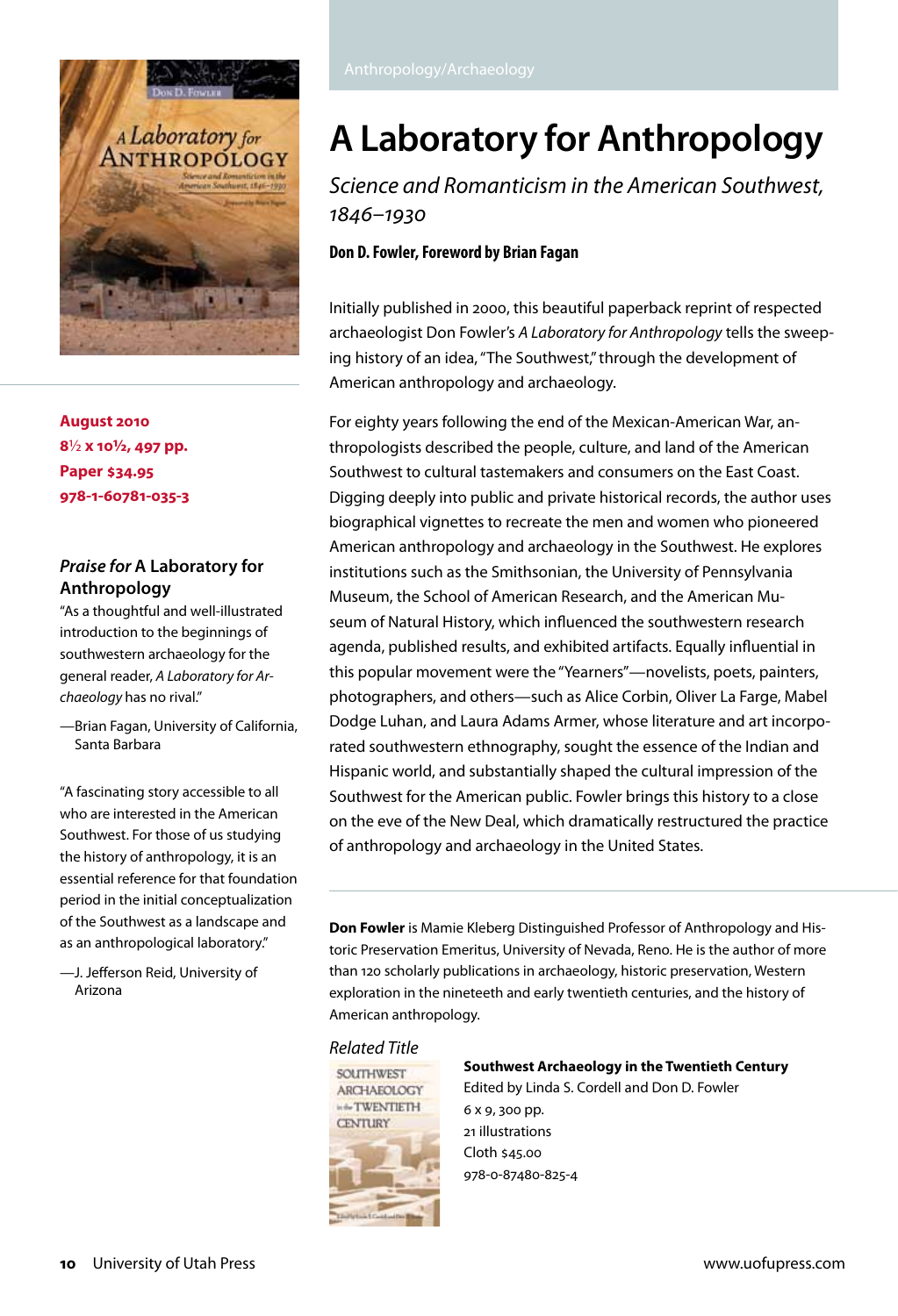## **Now Available: University of Utah Anthropological Papers, Volumes 1–117**

Begun by the late Jesse D. Jennings, the University of Utah Anthropological Papers (UUAP) are a comprehensive series of more than one hundred scholarly papers focusing on site reports, primarily in the Great Basin and adjacent areas, informed by a strong theoretical component. For years many of these volumes have been out of print, with only selected early volumes reprinted in recent years. Now, for the first time in decades, volumes 1 through 117 are available once again from the University of Utah Press, printed on-demand on the Espresso Book Machine (EBM) at the Marriott Library, University of Utah. Because these books are reproduced from scans of the original volumes, quality varies. Returns will not be accepted on these volumes. UUAP volumes 120, 124, 125, and 126 remain available in their original print versions.



Prices vary according to the volume's page number: 40–200 pages, **\$15.00**, 200–400 pages, **\$20.00 Place orders at 801-585-0082 or www.UofUpress.com. Not available through Chicago Distribution Center.**

## **New in Paperback**



## **[Entering America](http://content.lib.utah.edu/cdm4/item_viewer.php?CISOROOT=/upcat&CISOPTR=1394&CISOBOX=1&REC=1)**

*Northeast Asia and Beringia Before the Last Glacial Maximum*

**Edited by D. B. Madsen**

Provides current information on environmental and cultural conditions in northeast Asia and Beringia (the Bering land bridge) prior to the Last Glacial Maximum. As the peopling of the New World

is a question of international archaeological interest, this volume will appeal to specialists and non specialists alike.

"Provides the most up-to-date information on a topic of lasting interest."

—C. Melvin Aikens, University of Oregon

**Available, 6 x 9, 486 pp., 104 illustrations Paper \$30.00s, 978-1-60781-057-5**



## **[Paleoindian or](http://content.lib.utah.edu/cdm4/item_viewer.php?CISOROOT=/upcat&CISOPTR=1203&CISOBOX=1&REC=2)  [Paleoarchaic?](http://content.lib.utah.edu/cdm4/item_viewer.php?CISOROOT=/upcat&CISOPTR=1203&CISOBOX=1&REC=2)**

*Great Basin Human Ecology at the Pleistocene-Holocene Transition*

## **Edited by Kelly E. Graf and Dave N. Schmitt**

Were the earliest inhabitants of the Great Basin 'Paleoindins' in the traditional sense? Were they

highly mobile foragers? This volume provides an updated perspective of human ecology and organization during the Pleistocene-Holocene transition in the Great Basin.

**Available, 7 x 10, 300 pp. Paper \$30.00s, 978-1-60781-027-8** 



## **[Prehistoric Lifeways](http://content.lib.utah.edu/cdm4/item_viewer.php?CISOROOT=/upcat&CISOPTR=1349&CISOBOX=1&REC=7)  [in the Great Basin](http://content.lib.utah.edu/cdm4/item_viewer.php?CISOROOT=/upcat&CISOPTR=1349&CISOBOX=1&REC=7)  [Wetlands](http://content.lib.utah.edu/cdm4/item_viewer.php?CISOROOT=/upcat&CISOPTR=1349&CISOBOX=1&REC=7)**

*Bioarchaeological Reconstruction and Interpretation*

**Edited by Brian E. Hemphill and Clark Spencer Larsen**

An examination of how the earliest inhabitants of the Great Basin made use of the ancient marshes and lakes. **Available, 6 x 9, 394 pp., 63 illustrations**

**Paper \$30.00s, 978-0-87480-833-9**



## **[Postclassic](http://content.lib.utah.edu/cdm4/item_viewer.php?CISOROOT=/upcat&CISOPTR=1462&CISOBOX=1&REC=1) [Mesoamerican World](http://content.lib.utah.edu/cdm4/item_viewer.php?CISOROOT=/upcat&CISOPTR=1462&CISOBOX=1&REC=1)**

## **Edited by Michael E. Smith and Frances F. Berdan**

An evaluation of Postclassic Mesoamerica with articles on politics, economic and

information networks, case studies, and comparisons.

**Available, 8 ½ x 11, 382 pp., 78 illustrations Paper \$35.00s, 978-1-60781-024-7**



## **[Greater Mesoamerica](http://content.lib.utah.edu/cdm4/item_viewer.php?CISOROOT=/upcat&CISOPTR=1600&CISOBOX=1&REC=1)**

*The Archaeology of West and Northwest Mexico*

## **Edited by Michael S. Foster and Shirley Gorenstein**

Based on recent scholarship, contributors provide comprehensive summaries

of the region's pre-Columbian past, noting the discovery of new cultural configurations, connections, and complexities.

## **Available, 9 x 11, 307 pp.**

**Paper \$30.00s, 978-0-87480-950-3**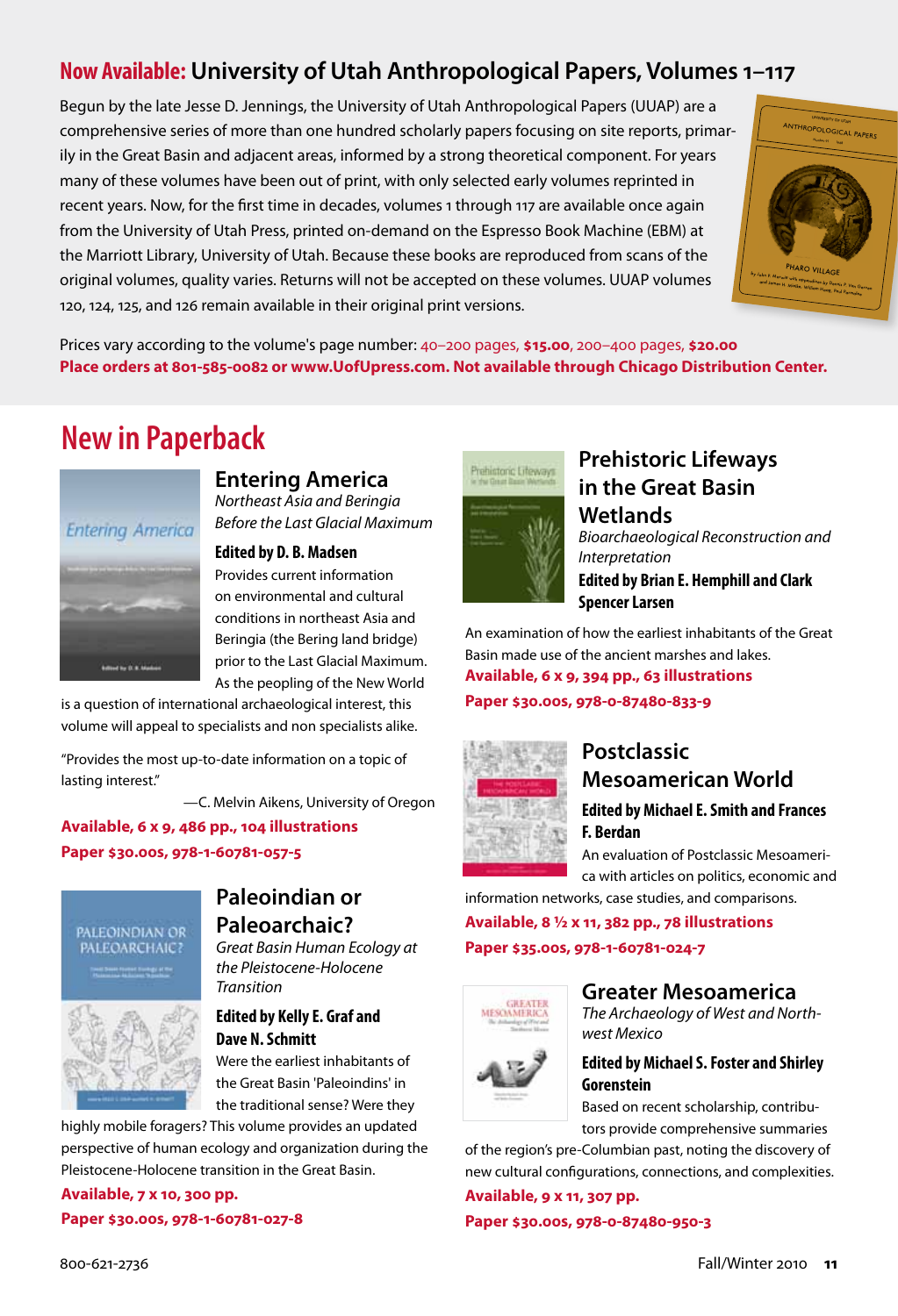**Island of Fogs** 

**Communication** 

**October 2010 11 maps, 162 figures 26 tables, 7 x 10, 336 pp. Cloth \$60.00s 978-1-60781-007-0**

### *Praise for* **Island of Fogs**

"I have followed Des Lauriers' research with great interest over the last several years as he made remarkable find after find on the important, but very poorly understood, desert island."

—Torben Rick, Smithsonian Institution

"The book will make a significant and timely contribution to this very little studied Mexican region."

—María L. Cruz-Torres, Arizona State University

## **Finalist**

**first annual Don D. & Catherine S. Fowler Prize**

# **[Island of Fogs](http://content.lib.utah.edu/cdm4/item_viewer.php?CISOROOT=/upcat&CISOPTR=1665&CISOBOX=1&REC=1)**

*Archaeological and Ethnohistorical Investigations of Isla Cedros, Baja California*

## **Matthew R. Des Lauriers**

Located off the west coast of the Mexican state of Baja California, Isla Cedros—Island of Fogs—is site to some of the most extensive and remarkable archeological discoveries on the continent. Two sites dated to before 12,000 cal BP have been excavated, as well as portions of two large village sites dated to the last one thousand years. Among the artifacts discovered are the earliest fishhooks found on the continent.

Drawing on ten years of his own historical, ethnographic, and archaeological research, Matthew Des Lauriers uses Isla Cedros to form hypotheses regarding the ecological, economic, and social nature of island societies. Des Lauriers uses a comparative framework in order to examine both the development and evolution of social structures among Pacific coast maritime hunter-gatherers as well as to track patterns of change.

Because it examines the issue of whether human populations can intensively harvest natural resources without causing ecological collapse, *Island of Fogs* provides a relevant historical counterpart to modern discussions of ecological change and alternative models for sustainable development.

**Matthew R. Des Lauriers** is an assistant professor of anthropology at California State University, Northridge.

### *Related Title*



#### **[Modern Oceans, Ancient Sites](http://content.lib.utah.edu/cdm4/item_viewer.php?CISOROOT=/upcat&CISOPTR=1537&CISOBOX=1&REC=6)**

*Archaeology and Marine Conservation on San Miguel Island, California* Todd J. Braje 7 x 10, 163 pp. 91 illustrations Cloth \$50.00 978-0-87480-984-8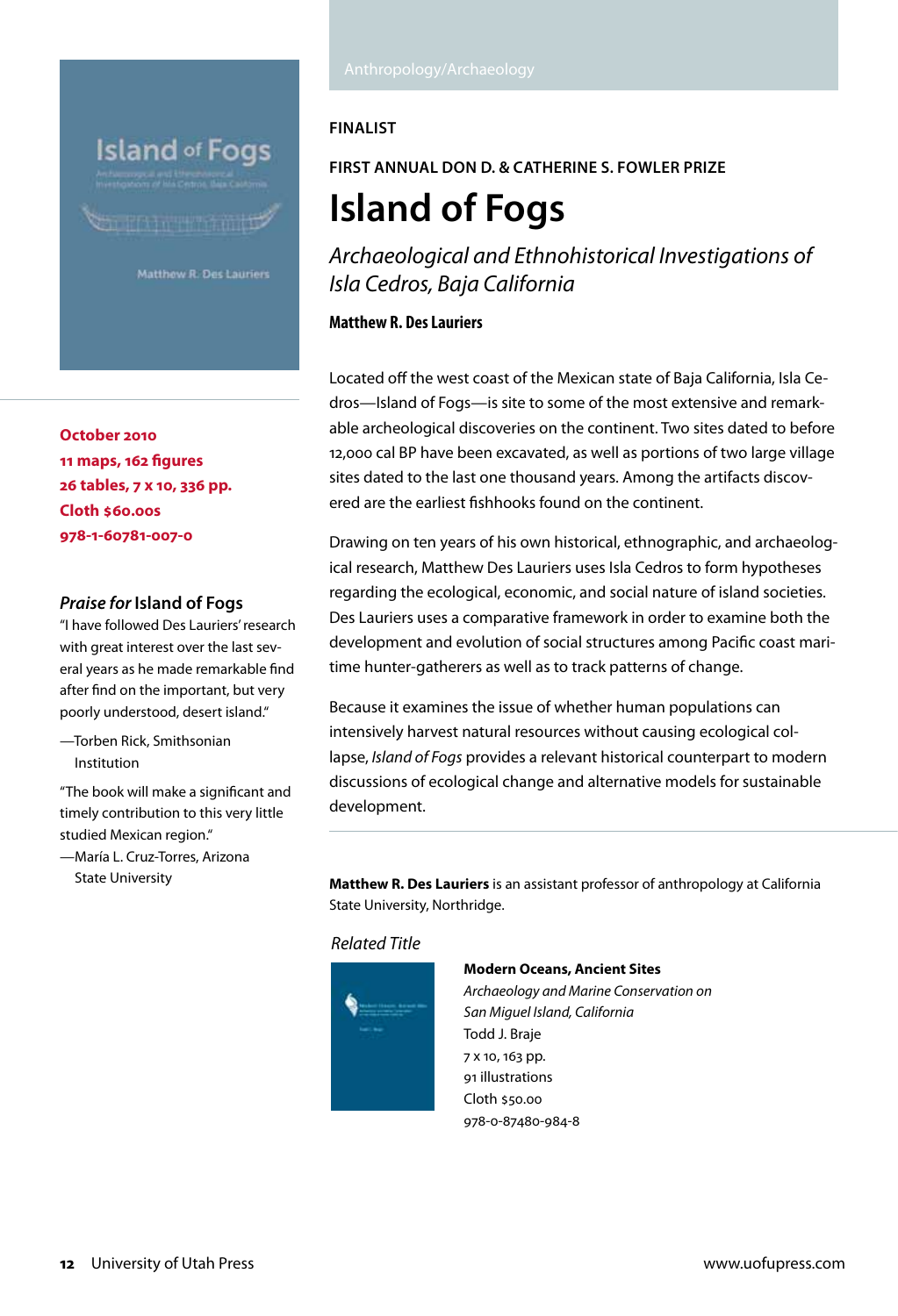## Foundations of Archaeological Inquiry Jim Skibo, series editor



**October 2010 9 halftones, 37 line drawings, 4 tables 7 x 10, 296 pp. Cloth \$50.00s 978-1-60781-026-1**

## **[Ancient Complexities](http://content.lib.utah.edu/cdm4/item_viewer.php?CISOROOT=/upcat&CISOPTR=1659&CISOBOX=1&REC=1)**

*New Perspectives in Pre-Columbian North America*

**Edited by Susan M. Alt**

Many archaeologists have long been frustrated with the traditional, reductionist representation of complexity. Yet even after years of debate, there seem to be never-ending disagreements over the complexity of places like Chaco Canyon, Cahokia, and Poverty Point. This matters, because there are political and scholarly implications to calling any place or people more or less complex. In North America especially, given historical biases and the mound-builder myth, archaeologists need to rethink complexity as they seek to explain the past.

*Ancient Complexities* offers a current overview of what is meant by cultural complexity and how archaeologists study the development of complex societies in North America. Taking a critical look at how accepted definitions of complexity have bounded our thinking about ancient societies, this volume presents new theoretical perspectives and states a case for the need for different definitions in order to move this discussion ahead.

**Susan M. Alt** is an assistant professor of anthropology at the University of Indiana, Bloomington, and is an archaeologist studying Mississippian societies. She is currently excavating in southern Indiana, seeking to understand the homelands of people who migrated to Cahokia.

SIMULATING<br>CHANGE 需

**November 2010 7 x 10, 96 pp. Paper \$30.00s 978-1-60781-036-0**

## **[Simulating Change](http://content.lib.utah.edu/cdm4/item_viewer.php?CISOROOT=/upcat&CISOPTR=1664&CISOBOX=1&REC=1)**

*Archaeology Into the Twenty-first Century* **Edited by Andre Costopoulos and Mark W. Lake**

*Simulating Change* explores the history, the state of the art, and the controversies in the use of computer simulation surrounding archaeology. Thanks to contributions from archaeological simulation pioneers such as Martin Wobst, the work of established veterans of the field like Mark Aldenderfer, and the work of innovative young scholars like Luke Premo, this collection addresses some of the main theoretical issues in archaeological simulation. It leads the reader through a reflection on the use of simulation and presents some cutting-edge applications. Far from the usual collection of case studies, *Simulating Change* focuses on the history, theory, and challenges of computer simulation as told by the main protagonists. It provides crucial background material for any undergraduate or graduate course that deals with quantitative and computational methods in archaeology and anthropology. The volume will be required reading for anyone interested in how computer simulation affects the investigation of past human societies.

**Andre Costopoulos** is an associate professor of anthropology and associate dean of Student Affairs at McGill University in Montreal, Canada

**Mark W. Lake** is a senior lecturer at University College London's Institute of Archaeology and degree program coordinator for the MSc in GIS and Spatial Analysis in Archaeology.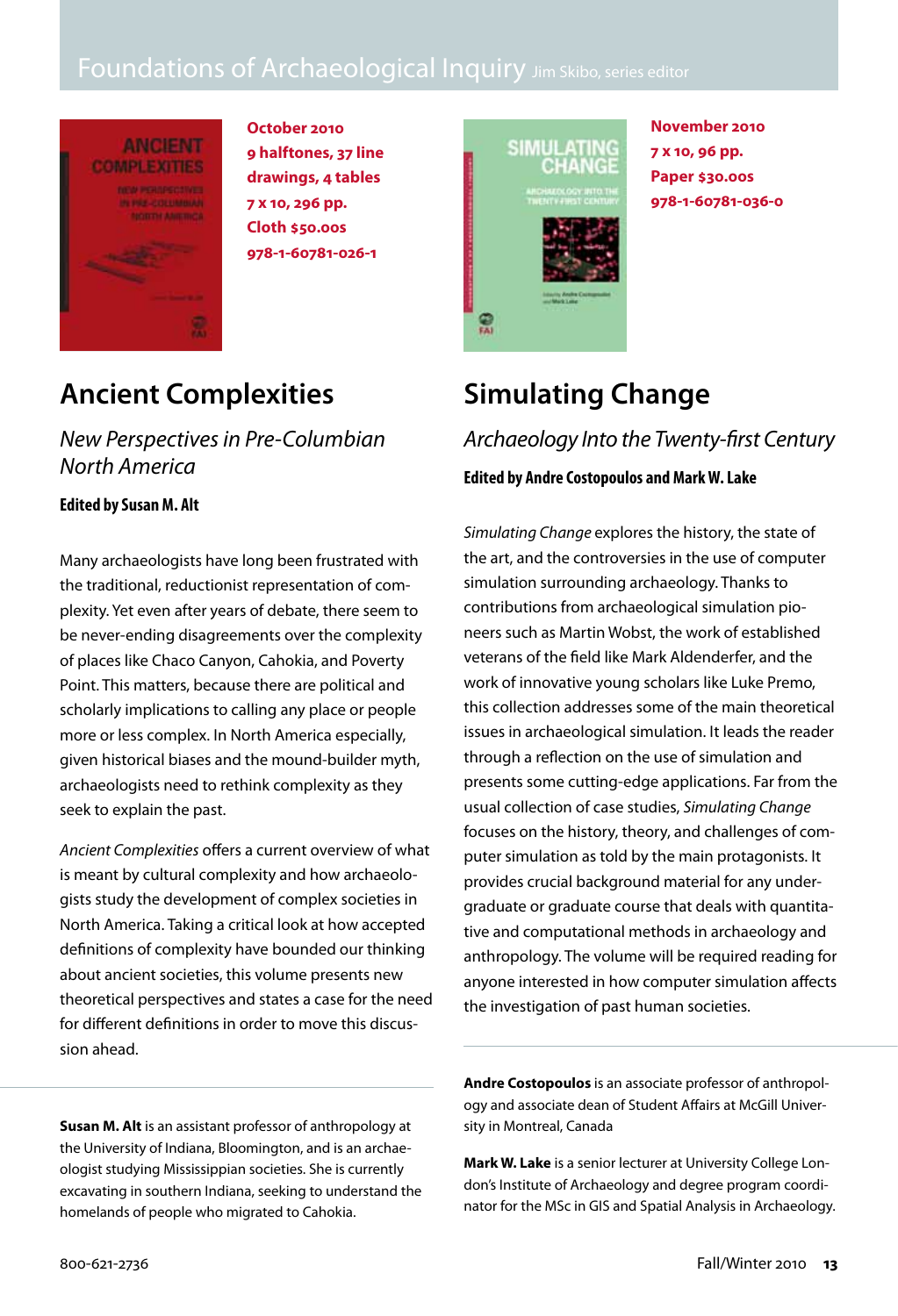

**November 2010 6 x 9, 400 pp. Paper \$25.00s 978-1-60781-038-4**

#### *Contributors:*

Beth Baron *City University of New York Graduate Center and City College*

Marwa Elshakry *Columbia University*

Carolyn Goffman *DePaul University*

Karen Kern *Hunter College*

Christine Lindner *University of Balamand (Lebanon)*

Barbara Reeves-Ellington *Siena College*

Cemal Yetkiner

# **[American Missionaries](http://content.lib.utah.edu/cdm4/item_viewer.php?CISOROOT=/upcat&CISOPTR=1666&CISOBOX=1&REC=1)  [and the Middle East](http://content.lib.utah.edu/cdm4/item_viewer.php?CISOROOT=/upcat&CISOPTR=1666&CISOBOX=1&REC=1)**

*Foundational Encounters*

**Edited by Mehmet Ali Doğan and Heather J. Sharkey**

During the nineteenth and early twentieth centuries, American missionary encounters in the Middle East set foundations for later U.S.–Middle East relations. Missionaries presented examples of American culture to Middle Eastern peoples, just as they interpreted the Middle East for Americans back home. These engagements prompt larger questions about the consequences of American Christian cultural projection into the wider world.

This volume focuses on regions that were once part of the Ottoman Empire in western Asia, the Balkans, and North Africa. Contributors explain the distinctly American dimensions of these missionary encounters, the cultural influences they exerted on the region, and their consequences for local nationalism, print culture, education, and more. This is an excellent resource for specialists in history, Middle Eastern studies, American studies, religious studies, missiology, and anyone interested more broadly in American engagement in the Middle East.

**Mehmet Ali Doğan** is an alumnus of Bilkent University in Ankara and received his PhD from the University of Utah. He teaches at the Department of Humanities and Social Sciences of Istanbul Technical University. He is currently preparing an annotated bibliography of American missionary activities during the Ottoman Empire*.* This is his first book.

**Heather J. Sharkey** is an associate professor in the Department of Near Eastern Languages and Civilizations at the University of Pennsylvania. She is the author of *Living with Colonialism: Nationalism and Culture in the Anglo-Egyptian Sudan* and *American Evangelicals in Egypt: Missionary Encounters in an Age of Empire.*

## *Related Title*



*The Creation of an Enduring Prejudice* Justin A. McCarthy 7 x 10, 400 pp. 10 illustrations Paper \$25.00 978-1-60781-013-1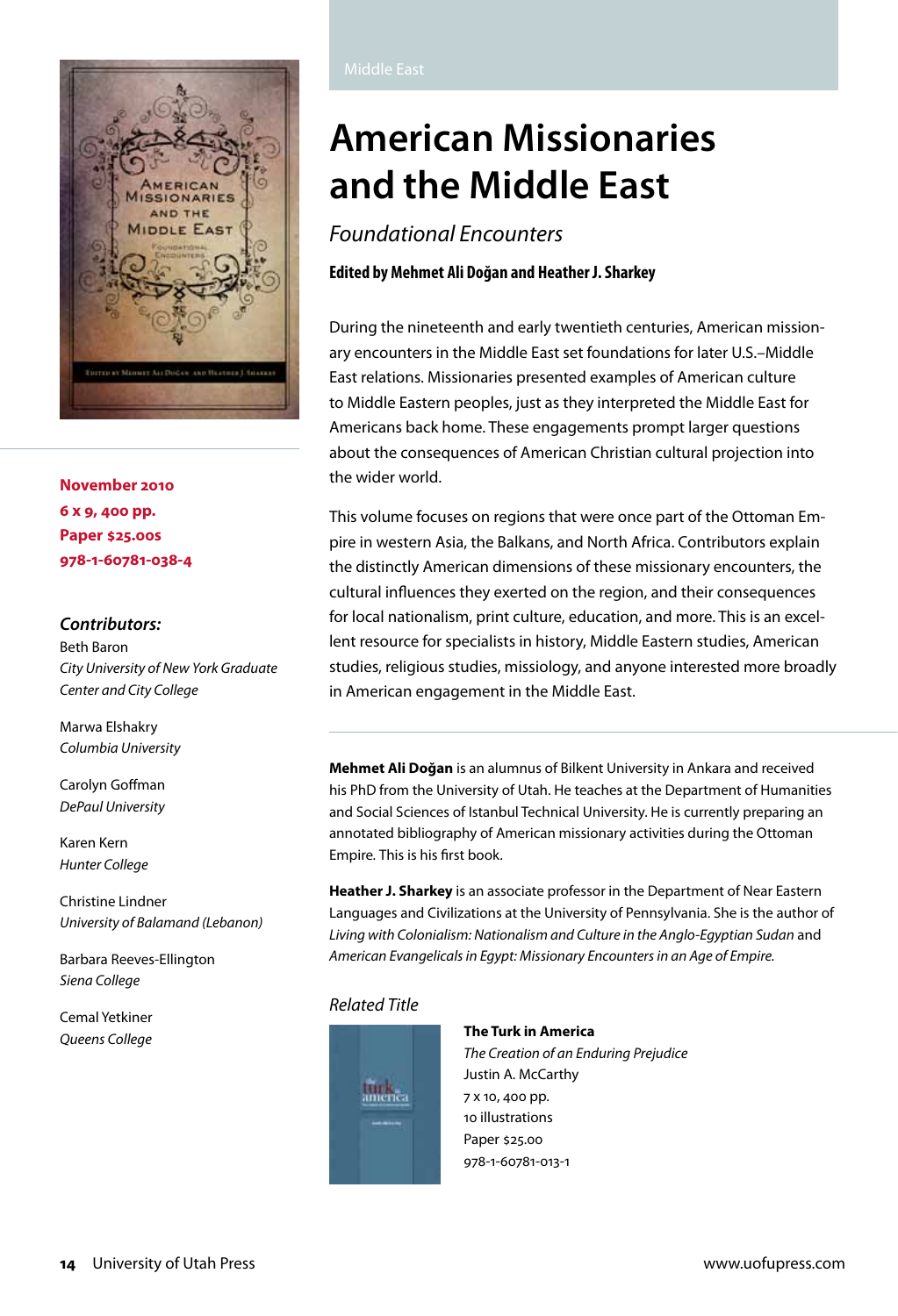

**September 2010 6 x 9, 760 pp. Cloth \$75.00s 978-0-87480-938-1**

## *Praise for* **The Search for God's Law**

"*The Search for God's Law* is all that one might hope for in its depth, its subtlety, and its comprehensive vision."

—Kevin Reinhart, Dartmouth College

## **Reannouncing**

# **[The Search for God's Law](http://content.lib.utah.edu/cdm4/item_viewer.php?CISOROOT=/upcat&CISOPTR=1228&CISOBOX=1&REC=1)**

*Islamic Jurisprudence in the Writings of Sayf al-Dīn al-Āmidī, Revised Edition*

## **Bernard G. Weiss**

Scholars praised the 1992 edition of *The Search for God's Law* as a groundbreaking intellectual treatment of Islamic jurisprudence. Bernard Weiss's revised edition brings to life Sayf al-Dīn al Āmidī's classic exposition of the methodologies through which Muslim scholars have constructed their understandings of the divine law.

In this revised and corrected edition, Weiss provides a new introduction that gives an overview of Āmidī's jurisprudence and facilitates a deeper comprehension of the challenging dialectic of the text. This edition also includes an in-depth analysis of the nature of language and the ways in which it mediates the law. An index has been added.

**Bernard G. Weiss** is professor emeritus of languages and literature at the University of Utah. He is the author of *The Spirit of Islamic Law* and was formerly co-editor of the *Studies in Islamic Law and Society.*

**Now available as ebooks:** The following ebooks will be availble to download from UofUpress.com as protected Adobe Digital Editions PDF files. Adobe Digital Editions is a free application for reading and organizing ebooks, and is available for both Mac and PC as well as some mobile devices. For details visit UofUpress.com and click on ebooks.

#### American West

**The Rise of the West in Presidential Elections** Jennifer L. Robinson and W. David Patton \$23.95, 978-1-60781-957-8

**John Wesley Powell**

*His Life and Legacy* James M. Aton \$7.95, 978-1-60781-954-7

#### Anthropology and Archaeology

**Modern Oceans, Modern Sites** *Archaeology and Marine Conservation on San Miguel Island, California* Todd J. Braje \$40.00, 978-1-60781-955-4

#### **Archaeoclimatology Atlas of Oregon**

*The Modeled Distribution in Space and Time of Past Climates* Reid A. Bryson, Katherine McEnaney DeWall, and Alison Stenger \$44.00, 978-1-60781-953-0

### Middle East

**A Religion, Not a State** *Ali 'Abd al-Raziq's Islamic Justification of Political Secularism* Souad Ali \$20.00, 978-1-60781-951-6

#### **Sustainability of Microstates**

*The Case of North Cyprus* Ozay Mehmet \$20.00, 978-1-60781-956-1

### Poetry

**Fire Pond** Jessica Garratt \$11.95 978-1-60781-952-3

**Transistor Rodeo** Jon Wilkins \$10.95 978-1-60781-958-5

## **Archaeoclimatology Atlas of Oregon**

The Modeled Distribution



**THE**

 $RISE$ 

**SUSTAINABILITY** 

**IN PRESIDENTIAL ELECTIONS** 

Jennifer Library \* W. David Patton EDITED BY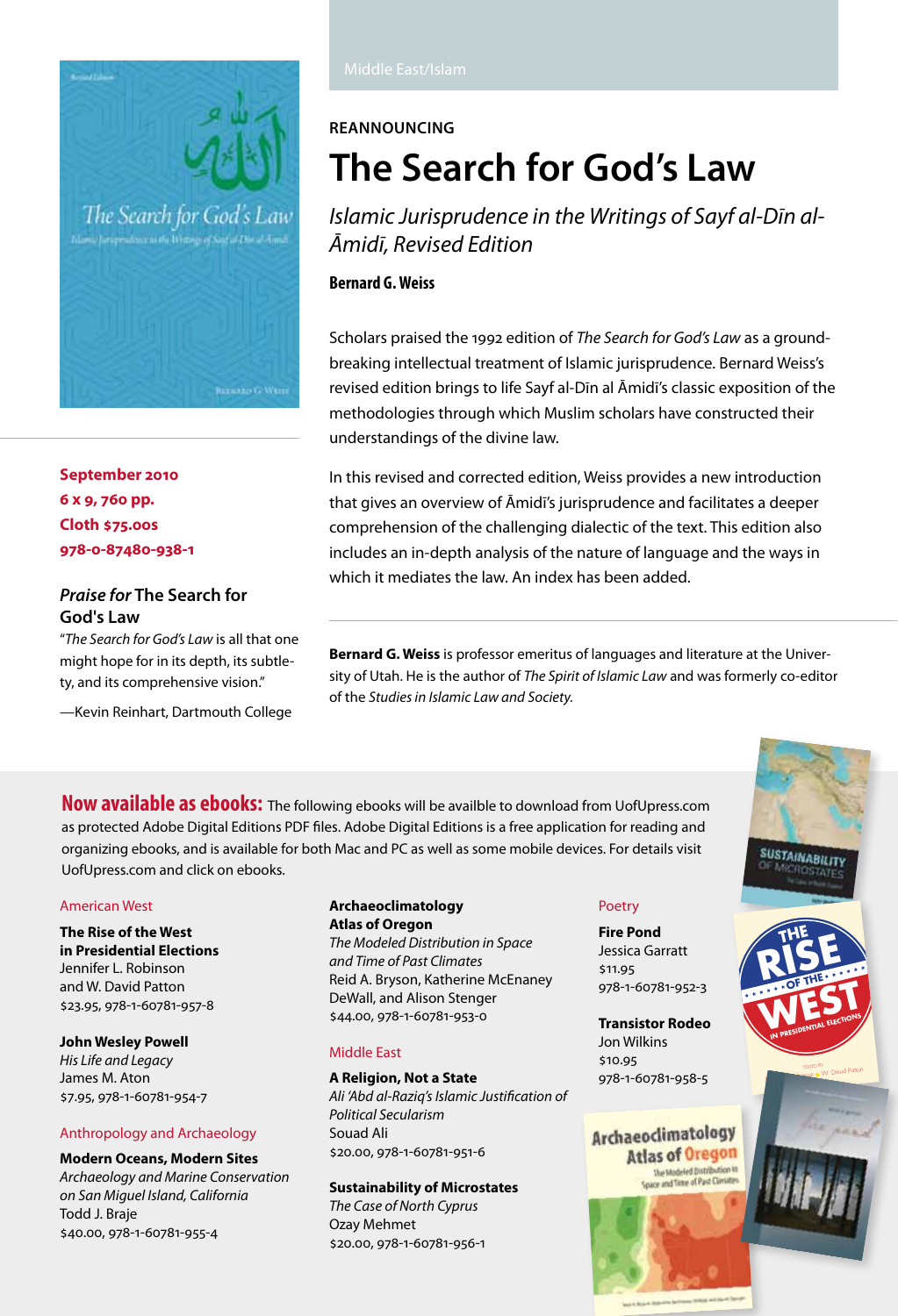### Middle East/Turkey Middle East/Egypt



**November 2010 6 x 9, 300 pp. Paper \$35.00s 978-1-60781-031-5**

## **[Symbiotic Antagonisms](http://content.lib.utah.edu/cdm4/item_viewer.php?CISOROOT=/upcat&CISOPTR=1672&CISOBOX=1&REC=1)**

*Competing Nationalisms in Turkey* 

**Edited by Ayşe Kadıoğlu and E. Fuat Keyman**

Today, nationalism and nationalist sentiments are becoming more and more pronounced, creating a global emergence of ethnonationalist and religious fundamentalist identity conflicts. In the post-9/11 era of international terrorism, it is appropriate to suggest that nationalism will retain its central place in politics and local and world affairs for the foreseeable future. It is in this vein that there has been a recent upsurge of interest concerning the power of nationalist tendencies as one of the dominant ideologies of modern times.

*Symbiotic Antagonisms* looks at the state-centric mode of modernization in Turkey that has constituted the very foundation on which nationalism has acquired its ideological status and transformative power. The book documents a symposium held at Sabancı University, presenting nationalism as a multidimensional, multiactor-based phenomenon that functions as an ideology, a discourse, and a political strategy. Turkish, Kurdish, and Islamic nationalisms are systematically compared in this timely and significant work.

**Ayşe Kadıoğlu** is a professor of political science at Sabancı University in Istanbul, Turkey.

**E. Fuat Keyman** is a professor of international relations at Koç University in Istanbul, Turkey.



**October 2010 6 x 9, 250 pp. Cloth, \$25.00 978-1-60781-032-2**

## **c [Ulama', Politics, and the](http://content.lib.utah.edu/cdm4/item_viewer.php?CISOROOT=/upcat&CISOPTR=1682&CISOBOX=1&REC=1)  [Public Sphere](http://content.lib.utah.edu/cdm4/item_viewer.php?CISOROOT=/upcat&CISOPTR=1682&CISOBOX=1&REC=1)**

*An Egyptian Perspective*

### **Meir Hatina**

The status of the Sunni <sup>c</sup>Ulama' (religious scholars) in modern times has attracted renewed academic interest in light of their assertiveness regarding moral and sociopolitical issues on the Arab-Muslim agenda. This has led to a reassessment of the narrative of historians and social scientists, who usually depicted the 'Ulama' as marginal players in comparison with the new lay Islamists, and certainly with the Shia 'Ulama'. The Sunni 'Ulama's vitality is undoubtedly related to the continuing Islamic resurgence, which since the 1970s has forced the political elites to rely increasingly on the religious establishment in order to neutralize the Islamist challenge, thus allowing the 'Ulama' greater freedom of activity.

Hatina's study returns to an earlier period and shows that such vitality has its roots in the second half of the nineteenth and the early twentieth centuries. Hatina traces the diverse 'Ulama' reactions to this period of accelerated state building and national cohesion.

**Meir Hatina** is a lecturer in the Department of Islamic and Middle Eastern Studies, at the Institute for Asian and African Studies, Hebrew University of Jerusalem.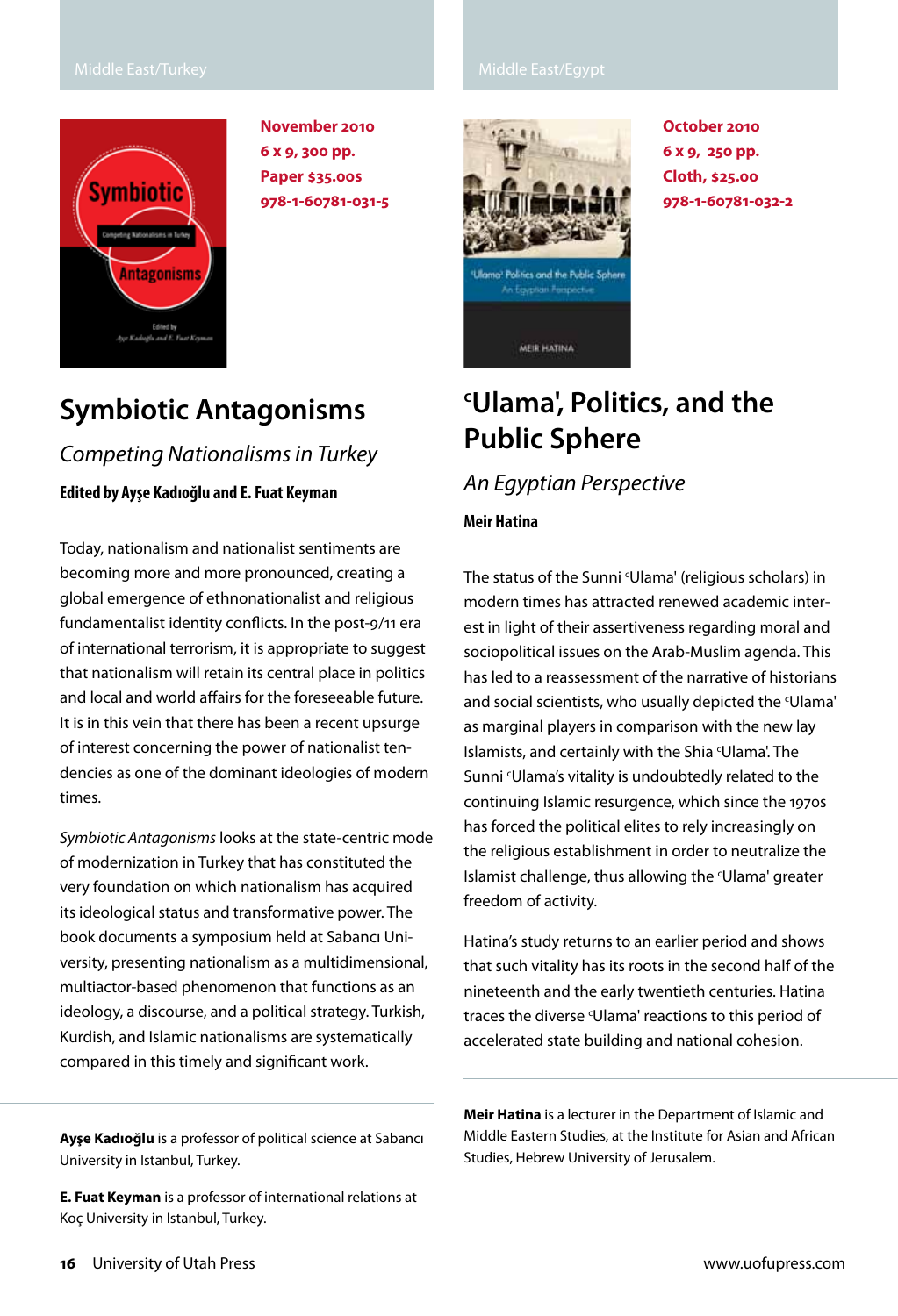#### **Sales Representatives**

#### **Western States**

CA, AK, OR, WA Nancy Suib 4114 Lyman Road Oakland, CA 94602 Phone: (510) 482-2303 Fax: (510) 482-8573 [nsuib@earthlink.net](mailto:nsuib@earthlink.net)

AZ, CO, NV, NM, ID, MT, WY Victoria Davies 845 Stoker Avenue Reno, NV 89503 Phone: (775) 787-5903 Fax: (866) 353-9475 [vldavies25@gmail.com](mailto:vldavies25@gmail.com)

#### **Midwest and South**

IL, IN, IA, KS, KY, MI, MN, MO, NE, ND, OH, SD, WI Bruce Miller and Eric Miller 363 W. Erie St. Suite 4W Chicago, IL 606545 Phone: (866) 829-0824 Fax: (312) 276-8109 [orders@millertrade.com](mailto:orders@millertrade.com)

Oklahoma, Texas, South and Southeast TX, OK, AR, MS, LA, TN, VA Bill and Terri McClung 20475 Highway 46W Ste. 180 Spring Branch, TX 78070 Phone: (830) 438-8482 Fax: (830) 438-8483 [bmcclung@ix.netcom.com](mailto:bmcclung@ix.netcom.com) [tmcclung@ix.netcom.com](mailto:tmcclung@ix.netcom.com)

FL, SC, GA Rachel Carner 410-9 Blanding Blvd. PMB 409 Orange Park, FL 32073 Phone: (917) 282-4460 Fax: (904) 291-2241 [rachelcarner@yahoo.com](mailto:rachelcarner@yahoo.com)

AL, TN, NC Liz Harrell 405 Hunter Street Opelika, AL 36801 Phone: (205) 218-7636 Fax: (334) 460-9802 [liz.harrell@live.com](mailto:liz.harrell@live.com)

#### **New England and Mid-Atlantic**

CT, MA, ME, NH, RI, VT NY, NJ, PA, DE, DC, MD Stephen Williamson 68 Main Street Acton, MA 01720 Phone: (978) 263-7723 Fax: (978) 263-7721 [wwabooks@aol.com](mailto:wwabooks@aol.com)

Dan Fallon 184 Thelma Avenue Merrick, NY 11566 Fax 516-868-7826 [fallonbks@aol.com](mailto:fallonbks@aol.com)

Bill Jordan 2937 Ogden Street Philadelphia, PA 19130 215-829-1642 Fax 215-243-7319 [wejrover@verizon.net](mailto:wejrover@verizon.net)

Melissa Carl 24 Kilgore Ave. Medford, MA 02155 617-784-0375

Fax (781) 646-0420 [Melissa.carl@verizon.net](mailto:Melissa.carl@verizon.net)

#### **The Pacific**

Hawaii, Asia, Australia, New Zealand, Oceania East-West Export Books Royden Muranaka University of Hawaii Press 2840 Kolowalu Street Honolulu, HI 96822 [eweb@hawaii.edu](mailto:eweb@hawaii.edu)

#### **Utah and all other domestic and International Territories**

UT, WV

Marketing and Sales Manager University of Utah Press J. Willard Marriott Library Suite 5400 Salt Lake City, UT 84112 Phone: (801) 585-9786 Fax: (801) 581-3365

## **Ordering Information**

This catalog includes books scheduled for publication during the months of August 2010 to December 2010. Prices, discounts, and publication dates are subject to change without notice. An "s" following a price indicates a short discount to booksellers. Bookseller discount schedules are available upon request by contacting the University of Utah Press Marketing and Sales manager. The University of Utah Press order fulfillment operations for domestic and Canadian sales are handled by University of Chicago Distribution Center. Customer service, shipping, payment, and returns are provided by University of Chicago Distribution Services.

#### **Phone and Fax Orders**

Phone: 800-621-2736 / 773-702-7000 Fax: 800-621-8471 / 773-702-7212 TTY: 888-630-9347

#### **Mail Orders**

The University of Utah Press c/o Chicago Distribution Center 11030 South Langley Avenue Chicago, IL 60628

#### **Electronic Orders**

Pubnet@202-5280 [www.UofUpress.com](http://www.UofUpress.com)

Payment must accompany orders from individuals. Domestic orders please add \$5 for first book and \$1 for each additional book for shipping.

International orders please add \$8.50 per book for shipping. Please add GST for books shipped to Canada. Order will be shipped within Canada with no additional charge for Canadian Post handling fees. Accepted forms of payment include check, money order, Visa, MasterCard, Discover, and American Express.

Illinois residents add 8.75 % sales tax. Utah residents subject to tax based on ship-to location.

#### **Bulk Purchases, Special Sales, Media**

Marketing and Sales Phone: (801) 585-9786; Fax: (801) 581-3365

#### **Rights and Permissions**

Sharon Day, Business Manager Phone: (801) 585-0082 Fax: (801) 581-3365 [sharon.day@utah.edu](mailto:sharon.day@utah.edu)

#### **Acquistions**

Peter DeLafosse, Acquisitions Editor Phone: 801-585-0086 Fax: 801-581-3365 Email: [peter.delafosse@utah.edu](mailto:peter.delafosse@utah.edu) Reba Rauch, Acquisitions Editor Phone: 801-585-0081 Fax: 801-581-3365 Email: [reba.rauch@utah.edu](mailto:reba.rauch@utah.edu)

An examination copy of paperback editions is available for consideration for course adoption. Please submit requests on department letterhead, indicating academic rank, department, course name, expected enrollment, and term or semester of course.

Submit request with \$5 payment for shipping to:

The University of Utah Press c/o Chicago Distribution Center 11030 South Langley Avenue Chicago, IL 60628

Hardcover editions may be requested by submitting a similar request with payment in the amount of 40% of retail price.

Selected University of Utah Press titles are available to libraries and individuals in electronic format through ebrary, NetLibrary, and Google.

#### **Returns Policy**

Permission is not required to return overstock titles purchased from the University of Utah Press, but invoice must be included or credit will be issued at 50% discount. Returned copies must be in clean and saleable condition, with no pricing residue. Old editions and out-of-print titles are not accepted. Returns are not accepted before 90 days or after 18 months from date of invoice. Chicago Distribution Center retains the right of final decision to determine saleability of returned books. Credit for short-shipments and damaged copies will be issued only if a claim is placed within 30 days of receipt of order. Send returns to:

#### **Returns Department**

The University of Utah Press c/o Chicago Distribution Center 11030 South Langley Avenue Chicago, IL 60628